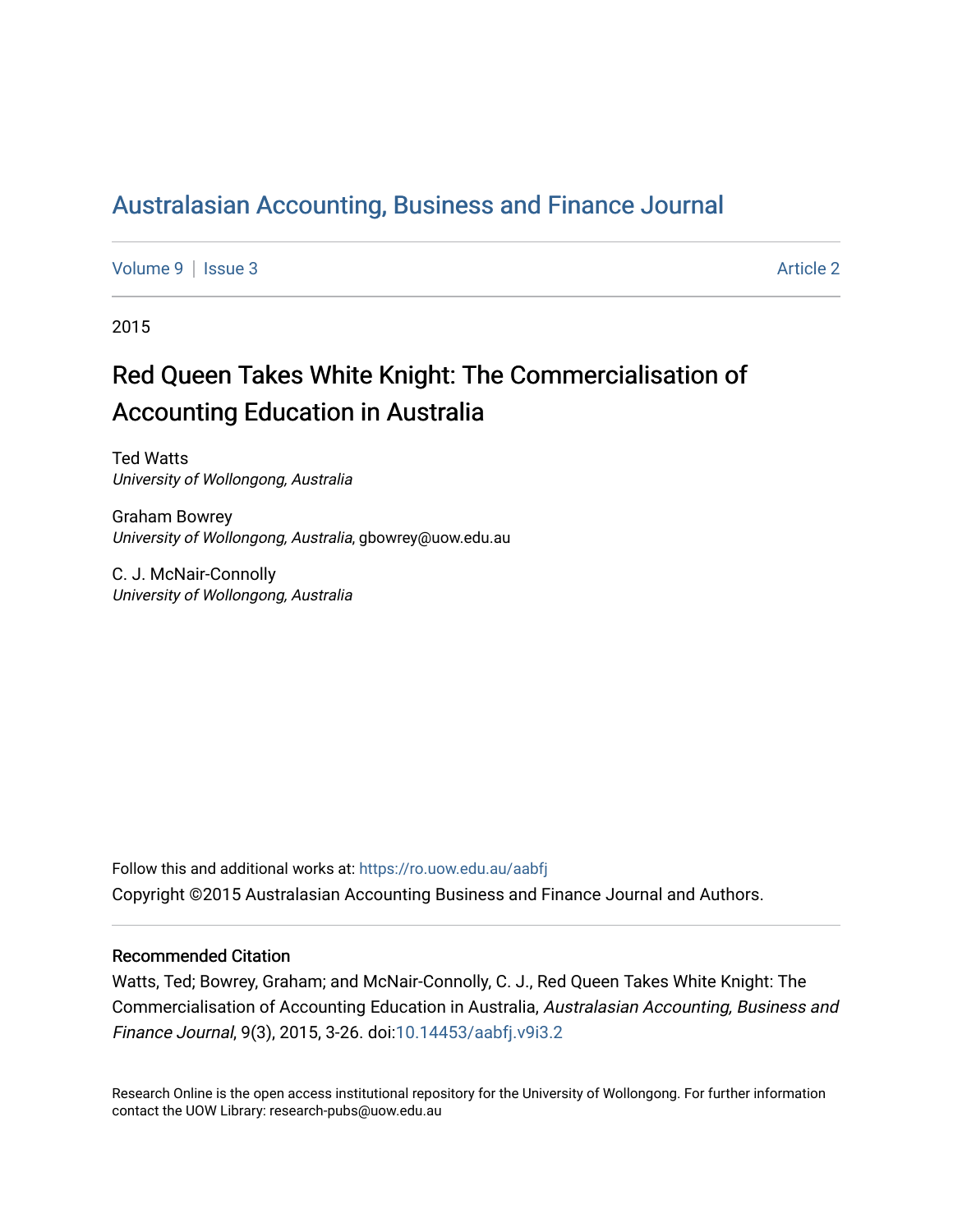### Red Queen Takes White Knight: The Commercialisation of Accounting Education in Australia

#### **Abstract**

This paper investigates the adaptive and maladaptive consequences of changes resulting from the commercialisation of Australian universities, specifically their accounting schools, and aims to identify the organisational changes triggered by competition that affect the growth of universities over time. The paper synthesises organisational learning theory, benchmarking theory, mimetic isomorphism and institutional theories, which are presented as "the Red Queen", itself an evolutionary theory; this synthesis provides the theoretical underpinning. The Red Queen theory posits that competition triggers organisational learning, which in turn intensifies competition in rivals that ultimately triggers an adaptive response. This self-reinforcing process produces results that may be adaptive or maladaptive.

There is evidence to support that "running fast" in terms of Red Queen evolution theory has allowed some universities to place competitive pressure on rivals and achieve elite levels of publications, international accreditation and improved international rankings. This search for improvement, driven by commercialisation, provided ways to improve performance, thus improving the university's competitive strength. There is also evidence to support the belief that "running slow" provides maladaptive consequences that could affect growth rates, quality and staff performance. The use of the Red Queen hypothesis provides an evolutionary approach to the study of strategy, strategic change and organisations. This provides an opportunity to examine competition in universities as a force that continually disturbs equilibrium.

#### Keywords

Accounting education, adaptive and maladaptive consequences, commercialisation, higher education, Red Queen theory, strategic management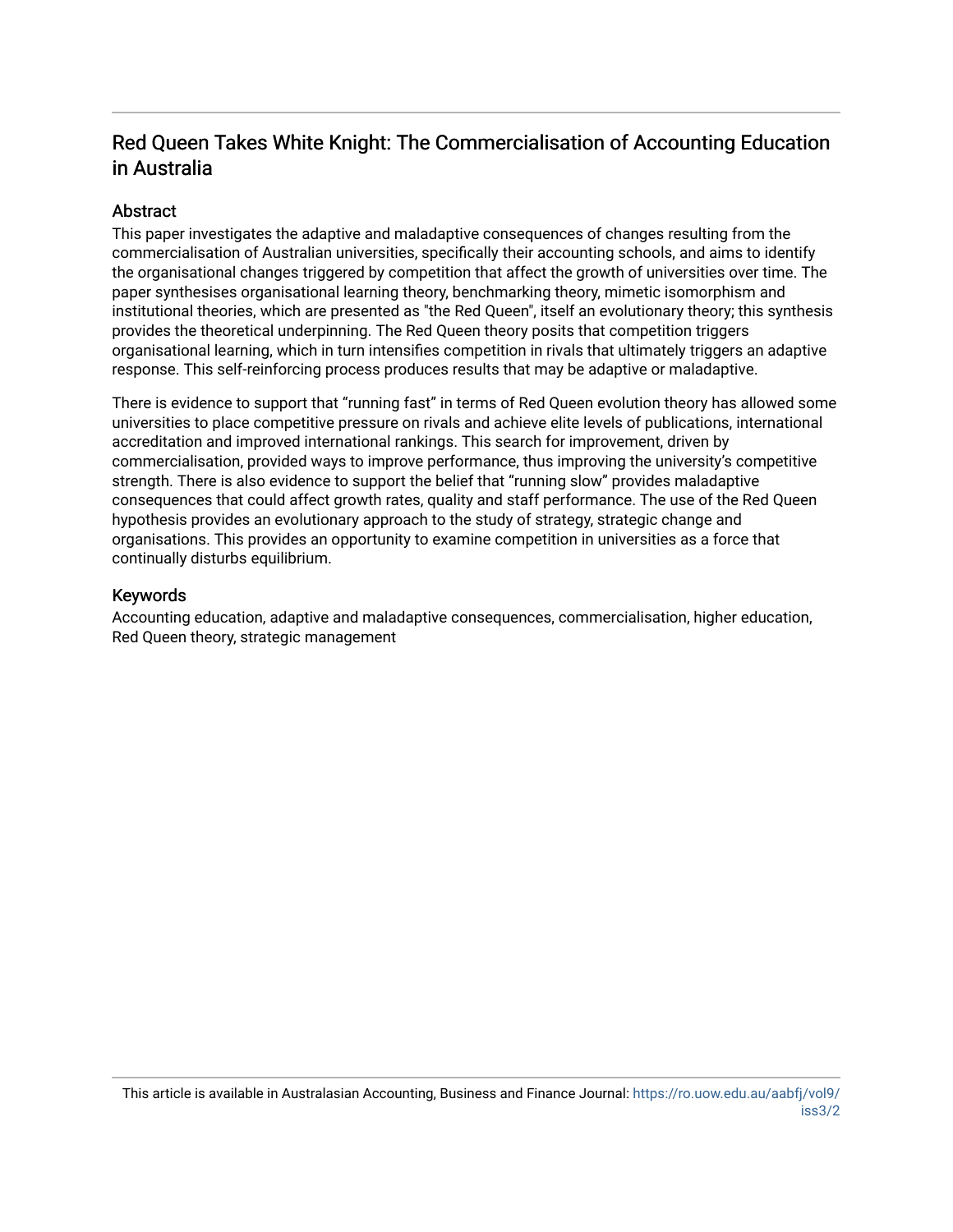

# **Red Queen Takes White Knight: The Commercialisation of Accounting Education in Australia1**

**Ted Watts2, Graham Bowrey3 and C.J. McNair-Connolly4**

#### **Abstract**

This paper investigates the adaptive and maladaptive consequences of changes resulting from the commercialisation of Australian universities, specifically their accounting schools, and aims to identify the organisational changes triggered by competition that affect the growth of universities over time. The paper synthesises organisational learning theory, benchmarking theory, mimetic isomorphism and institutional theories, which are presented as "the Red Queen", itself an evolutionary theory; this synthesis provides the theoretical underpinning. The Red Queen theory posits that competition triggers organisational learning, which in turn intensifies competition in rivals that ultimately triggers an adaptive response. This self-reinforcing process produces results that may be adaptive or maladaptive.

There is evidence to support that "running fast" in terms of Red Queen evolution theory has allowed some universities to place competitive pressure on rivals and achieve elite levels of publications, international accreditation and improved international rankings. This search for improvement, driven by commercialisation, provided ways to improve performance, thus improving the university's competitive strength. There is also evidence to support the belief that "running slow" provides maladaptive consequences that could affect growth rates, quality and staff performance. The use of the Red Queen hypothesis provides an evolutionary approach to the study of strategy, strategic change and organisations. This provides an opportunity to examine competition in universities as a force that continually disturbs equilibrium.

#### **JEL Classification:** M40, I23.

**Keywords**: Accounting education, adaptive and maladaptive consequences, commercialisation, higher education, Red Queen theory, strategic management.

1

<sup>&</sup>lt;sup>1</sup> Red Queen theory, or the Red Queen hypothesis, is a metaphor for organisations prompted to search for or undertake new actions and learning in an effort to improve performance (see Derfus *et al.,* 2008); the White Knight is the metaphor for the altruistic academic of the pre-1988 Dawkins era (see Dollery *et al.,* 2006). 2

<sup>&</sup>lt;sup>2</sup> University of Wollongong,  $tedw@uow.edu.au$ </u>

University of Wollongong, gbowrey@uow.edu.au

<sup>4</sup> University of Wollongong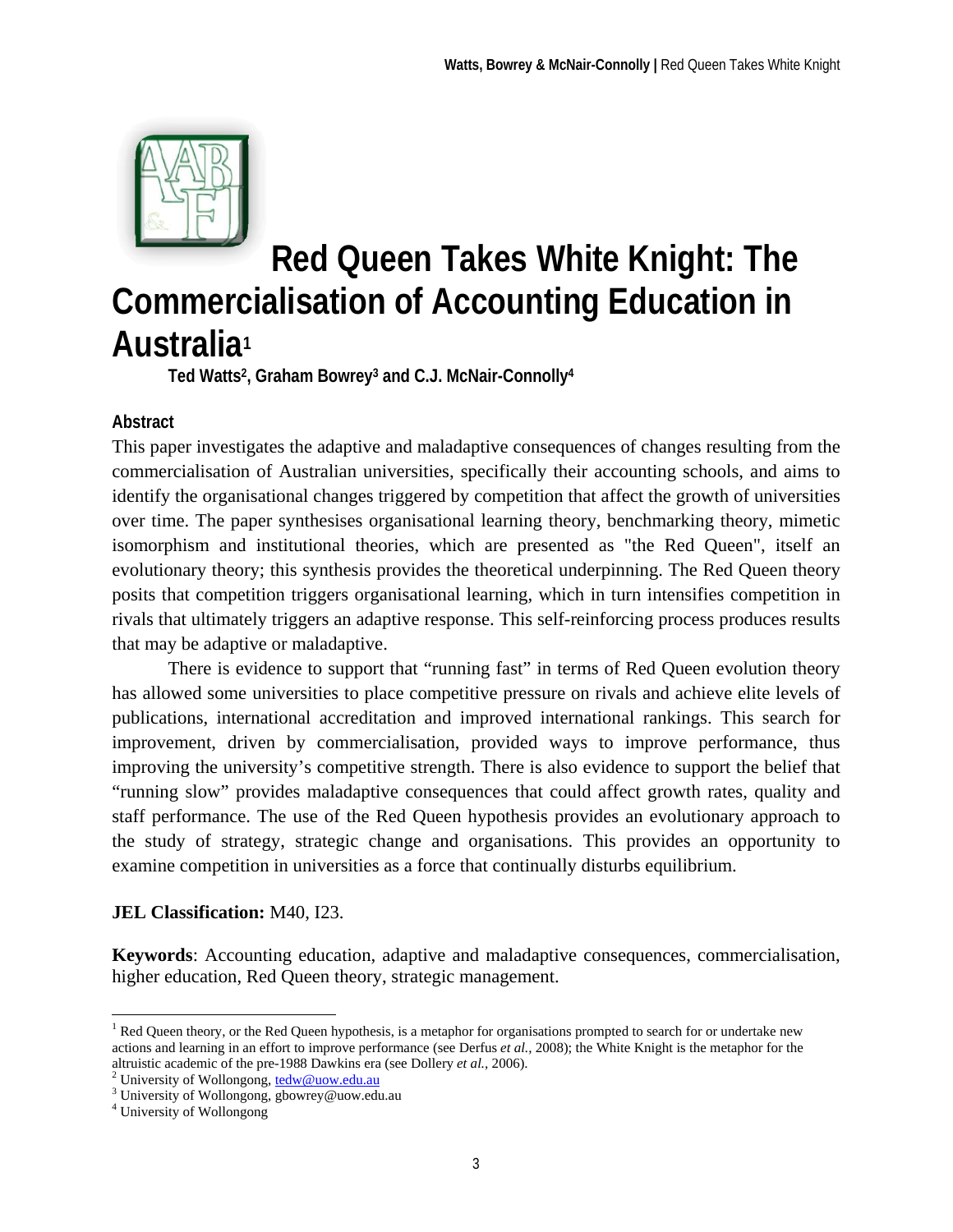"Well, in *our* country," said Alice, still panting a little, "You'd generally get to somewhere else – if you ran very fast for a long time, as we've been doing."

"A slow sort of country!" said the [Red] Queen. "Now *here*, you see, it takes all the running *you* can do, to keep in the same place. If you want to get somewhere else, you must run at least twice as fast as that!"

Lewis Carroll [nd]

The impact of commercialisation on higher education, particularly in the accounting field, is wide-ranging: from the perceived quality of accounting programs to the status of the accounting discipline within the university; from issues of immigration to the national economy; and from revenue-generating "cash cows" to providers of a social ethos and quality of life (Ryan, 2010). This paper focuses on the tensions and pressures on academics to research and publish, and the consequences, both adaptive and maladaptive, for organisational change resulting from commercialisation.

Australian universities were seduced by government reforms in the late 1980s to adopt a more businesslike profile by promises of greater resources and increased flexibility in return for greater productivity, changed governance structures and a redefined funding base (Dawkins, 1988). This restructuring of the Australian higher-education sector as a quasi-market with expanding zones of commercial activity (Marginson, 1997a; 1997b) saw higher education as contributing to Australia's economic recovery by responding to "an international demand for competitively priced, high quality courses in Australian higher education institutions" (Dawkins, 1988, p.19). This progression, from treating higher education as a way to increase the store of knowledge to developing it into a corporate giant of the commercial world, was partly ideological and partly practical. According to Meek (1995), market competition, as opposed to centralised state control, is better able to produce innovative, adaptive and responsive highereducation institutions. Underpinning the federal government's change of direction from a statecontrol model to a state-supervising model (van Vught, 1994) was the ideology of economic rationalism and privatisation (Levy, 1991).

The theory explored to support the commercialisation story is the Red Queen hypothesis (or effect), an evolutionary theory developed by Van Valen (1973) and adopted by academic theorists to explain changes in organisations (Barnett & Hansen, 1996; Barnett and Sorenson, 2002; Bertels and Peloza, 2008). In this paper the Red Queen hypothesis is seen as a synthesis of organisational learning theory (March & Simon, 1958; Cyert & March, 1963; March, 1988, 1994), benchmarking theory (Harris, 2001; Yasin, 2002; McNair-Connelly & Watts, 2006; Moriarty and Smallman, 2009) and mimetic isomorphism and institutional theories (DiMaggio & Powell, 1983; Scott, 1995; Burns & Scapens, 2000; Burns & Baldvinsdottir, 2005), and is presented as the core organising basis for the development of the role of commercialisation in higher education generally, and accounting specifically. As argued by Barnett and Sorenson (2002), competition between universities triggers organisational learning, which in turn intensifies competition that ultimately triggers an adaptive response. The literature review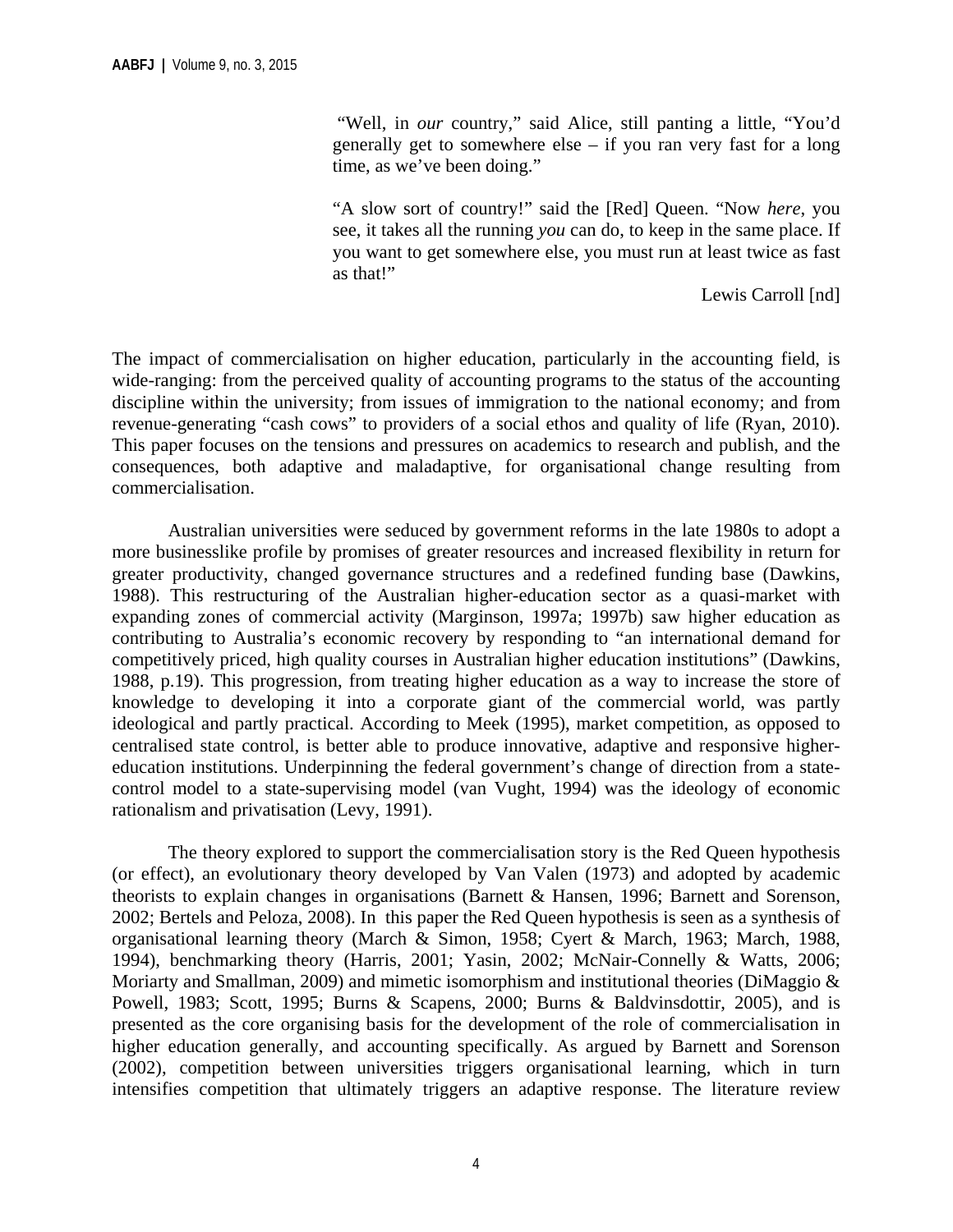provides the background and arguments for and against these developments while the theory section is used to explore behavioural changes in organisational settings

#### **Literature review**

#### *The commercialisation of universities*

From an ideological and practical perspective, the transition to commercialisation was driven by a desire to improve performance, flexibility and productivity nation-wide and provide incentives for universities to lift their performance (Productivity Commission, 1996). This view reinforces that of Hilmer (1993), Vice-Chancellor of the University of New South Wales: that enhanced competition is an unambiguous good. Commenting on competition in Australian higher education two decades ago, Marginson (1997a, p.5) observed:

During the last decade in Australia, one of the purposes of government-driven reforms in sectors such as education has been to install or enhance relations of competition. Competition is seen at one and the same time both as an end that must always be striven for, and an ever-existing natural state of affairs.

For accounting academics this has meant the introduction of full-fee-paying postgraduate programs, followed by full-fee-paying undergraduate programs, followed by commercialised research output resulting in an improved or enhanced standing for their institution (Newman & Guthrie, 2002; Parker, 2002). The result of this commercialisation has seen higher education (in particular accounting education) become Australia's leading service export, and fourth largest export overall after coal, iron ore and gold (Marginson, 2011); the sector is the biggest provider of international tertiary education in the world (Parker & Guthrie, 2010).

#### *Adaptive and maladaptive consequences*

The many aspects of implementing change in both educational and accounting environments have been addressed by various authors (Abernethy & Chua, 1996; Covaleski & Dirsmith, 1991; Hopwood, 1990). In the context of the commercialisation of higher education, where the sector was faced with broad external contextual influences including social, political and economic factors in a demand-driven and supply-regulated environment, each institution sought its own path to capturing the economic benefits provided by commercialisation. This resulted in a variety of strategies to deal with what was seen as a new freedom. However, it was the institutional desire for international accreditation in accounting, with its rigorous nature, qualifications of academic staff and quality measured by research output (Lightbody, 2010a; 2010b), that provided a structure for accounting and business schools led to both intended and unintended consequences. Such social consequences, driven through organisational evolution over time, have led universities to make adaptive and maladaptive changes in a process that can create disequilibria (Barnett & Sorenson, 2002).

 Kayrooz *et al.* (2001) identified a range of consequences flowing from commercialisation that may influence the major supports of academic freedom — individual, collegial and institutional — and change the relationships between university and society (Table 1). This table suggests that eighty three per cent of individuals reported that they had not been prevented from publishing contentious results, while forty nine per cent (33 per cent and 16 per cent) reported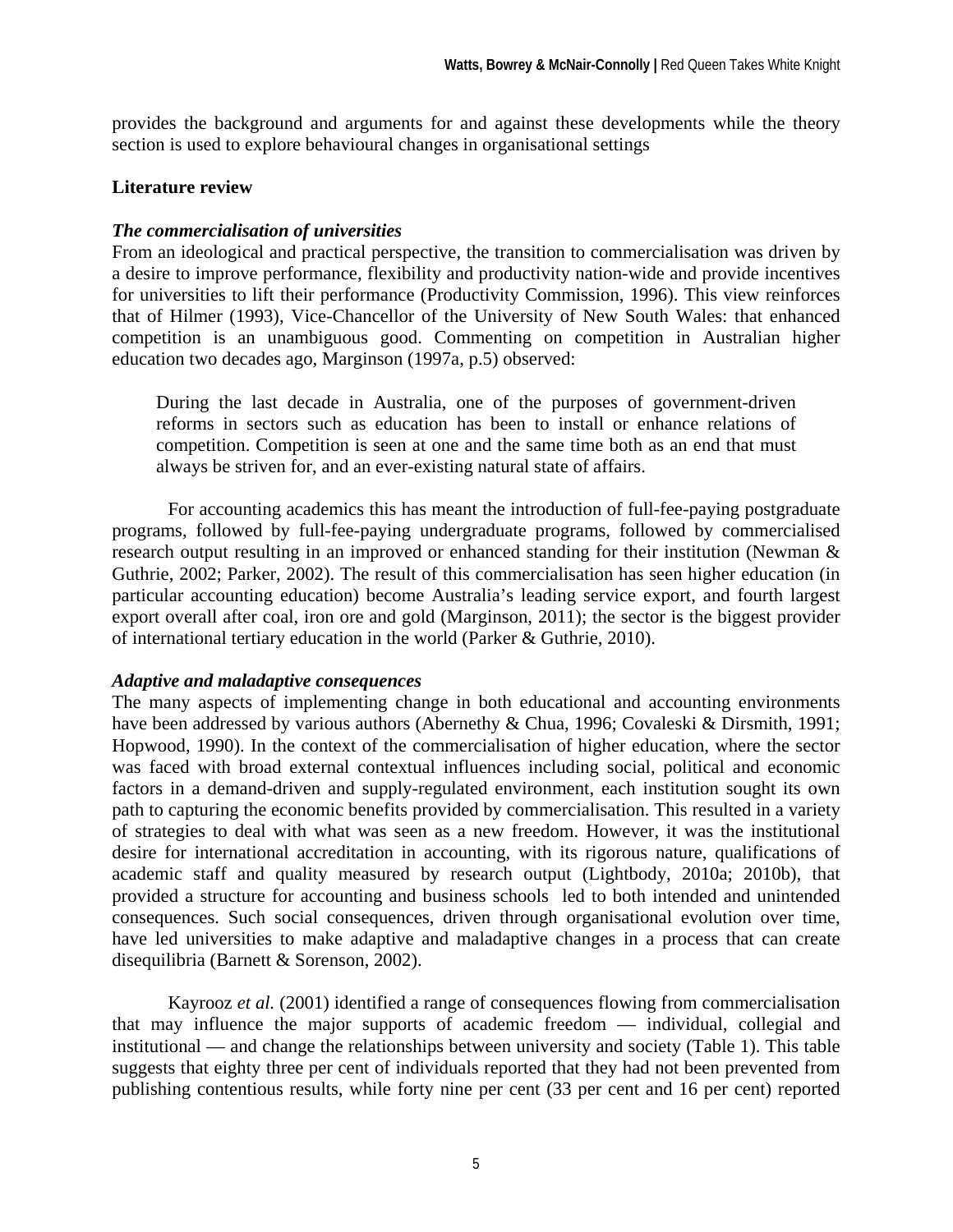that they had experienced a reluctance to criticise institutions that provided large research grants. Eighty-five per cent of respondents (51 per cent and 34 per cent) had experienced an increase in competition between colleagues, while ninety five per cent (72 per cent and 23 percent) had experienced an emphasis on funded over unfunded research at the institutional level. Eightyeight per cent (50 percent and 38 per cent) had experienced a greater value placed on full-feepaying courses, while ninety one per cent (64 per cent and 27 per cent) had experienced a greater value placed on courses that attract high student enrolments. Also depicted in the table are benefits arising from commercialisation: 67 per cent of respondents felt that commercialisation had led to cross-fertilisation of ideas, and 48 per cent felt that the quality of their research had been enhanced. While this research is over a decade old, it provides a useful depiction of consequences that were seen as positive and negative.

| <b>Aspects of Commercialisation</b>                                     |        | % Reaction |        |
|-------------------------------------------------------------------------|--------|------------|--------|
|                                                                         | Not at | To a       | To a   |
|                                                                         | all    | minor      | major  |
|                                                                         |        | extent     | extent |
| Being prevented from publishing contentious results                     | 83     | 12         | 5      |
| Discomfort with publishing contentious research results                 | 59     | 28         | 13     |
| Reluctance to criticise institutions that provide large research grants | 51     | 33         | 16     |
| Inhibitions about sharing ideas with colleagues                         | 62     | 29         | 9      |
| An increasing atmosphere of competition among colleagues                | 15     | 34         | 51     |
| Changes to research focus because of possible lack of funding           | 23     | 42         | 35     |
| Reduced research time due to writing grant applications                 | 15     | 32         | 53     |
| Emphasis on funded research over unfunded research                      | 5      | 23         | 72     |
| Valuing of courses that attract full-fee-paying students over other     | 12     | 38         | 50     |
| courses                                                                 |        |            |        |
| Valuing of courses that attract high student enrolment over other       | 9      | 27         | 64     |
| courses                                                                 |        |            |        |
| Cross-fertilisation of ideas through interaction with industry          | 33     | 45         | 22     |
| Enhancement of the quality of research through interaction with         | 52     | 34         | 14     |
| external funding bodies                                                 |        |            |        |

#### **Table 1 - Reactions to Commercialisation**

#### (Kayrooz *et al.,* 2001, p. 34)

These authors also report on change related to increasing commercialisation according to institutional type (Table 2). As depicted, the Australian Group of 8 universities and the former Colleges of Advanced Education reported that commercialisation affected them to a major extent, while the new universities reported change to a minor extent. This, according to Marginson and Considine (2000), is not surprising, as the Unitech component of the new universities had already established commercialisation as a part of their culture.

Consequences directly affecting business schools, and accounting courses in particular, have been identified by Parker and Guthrie (2005, 2010), Burritt *et al.* (2010), Lightbody (2010a; 2010b), Parker (2010) and Ryan (2010). Parker and Guthrie (2010) considered the role of business schools in the light of globalisation and commercialisation, arguing that such schools flourished as a consequence of commercialisation, but are regarded in their institution merely as "cash cows" that add little in the way of academic excellence. Exploring aspects of accounting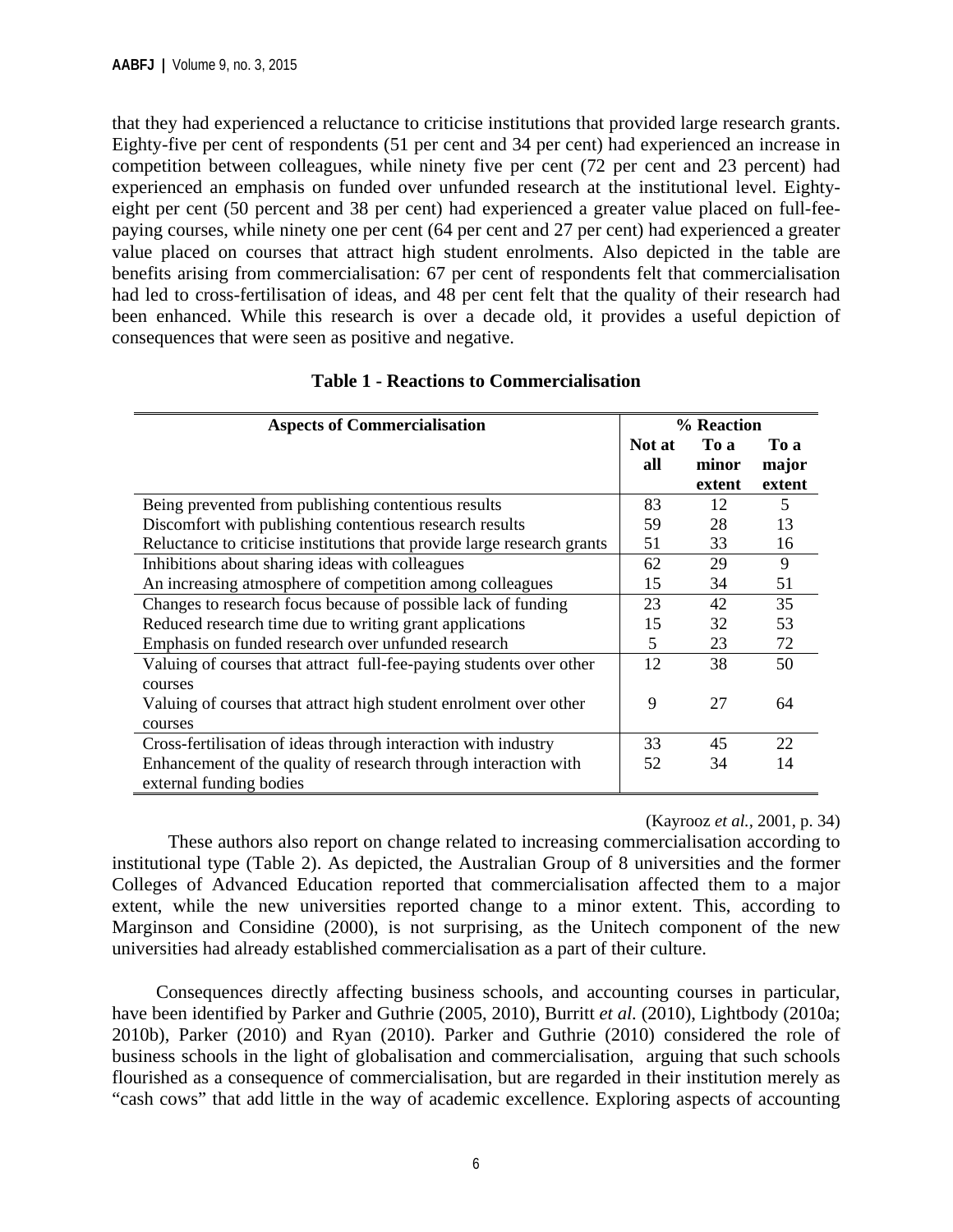research and teaching in commercialised universities, Parker and Guthrie (2005) found universities to be revenue-seeking, imposing higher workloads on academics and conducting and publishing research that fits management-imposed key performance indicators. The consequence is research with a short term, status-seeking and fund-raising emphasis supported by overworked or casual staff. Burritt *et al.* (2010) are of the opinion that commercialisation has provided more challenges than benefits to contemporary accounting education, particularly with respect to resources, quality of programs and the integration of communication into accounting programs.

|                   |            | Per cent Change       |                       |  |  |  |  |  |
|-------------------|------------|-----------------------|-----------------------|--|--|--|--|--|
|                   | Group of 8 | "New"<br>universities | Former<br><b>CAEs</b> |  |  |  |  |  |
| Not at all        |            |                       |                       |  |  |  |  |  |
| To a minor extent | 29         | 40                    | 31                    |  |  |  |  |  |
| To a major extent | 55         | 33                    | 52                    |  |  |  |  |  |
| No response       | 13         | 20                    | 14                    |  |  |  |  |  |
| Total             | 1 O C      | 10C                   |                       |  |  |  |  |  |

|  | Table 2-Change Related to Increasing Commercialisation by University Group |  |  |  |
|--|----------------------------------------------------------------------------|--|--|--|
|  |                                                                            |  |  |  |
|  |                                                                            |  |  |  |
|  |                                                                            |  |  |  |

(Kayrooz *et al.,* 2001, p. 29)

Lightbody (2010a; 2010b) focuses on the role of accreditation on accounting education. She argues (2010a, p.29):

The nature and extent of the impact of any form of accreditation depends primarily on the value of accreditation for a particular institution at a particular point in time …. [T]he value of accreditation is largely dependent on the accrediting body to give the institution some form of market advantage.

Her argument continues (2010b) that increasing inflexibility in the work environment, driven by the perceived need for accreditation in the pursuit of commercialisation, may exacerbate academic staff shortages and have implications for teaching, student engagement and the longterm ability of the university to attract students.

 Parker (2010) contends that commercialisation has replaced the social public good with a focus on knowledge as a private, revenue-generating asset. This philosophy has provided the corporate finance model, which has led to goal displacement and greater financial resources increasingly becoming an end in itself. He suggests that the days of scientific management have returned, with institutions seeking operational efficiency through cost, technical, managerial and staffing efficiencies and embodying this efficiency in the appropriated structure of the business model. Parker (2010) demonstrates the failure of commercialisation through two examples: the deterioration of the student/staff ratio and the growth obsession. The deterioration of the student/staff ratio he describes as "educational massification", and argues (p.18):

Increased enrolments, increased class sizes, distance delivery, the discontinuation of uneconomic programs are all undertaken in the quest for efficiencies. The game is a pursuit of increasing revenue, decreasing cost, increasing output and increasing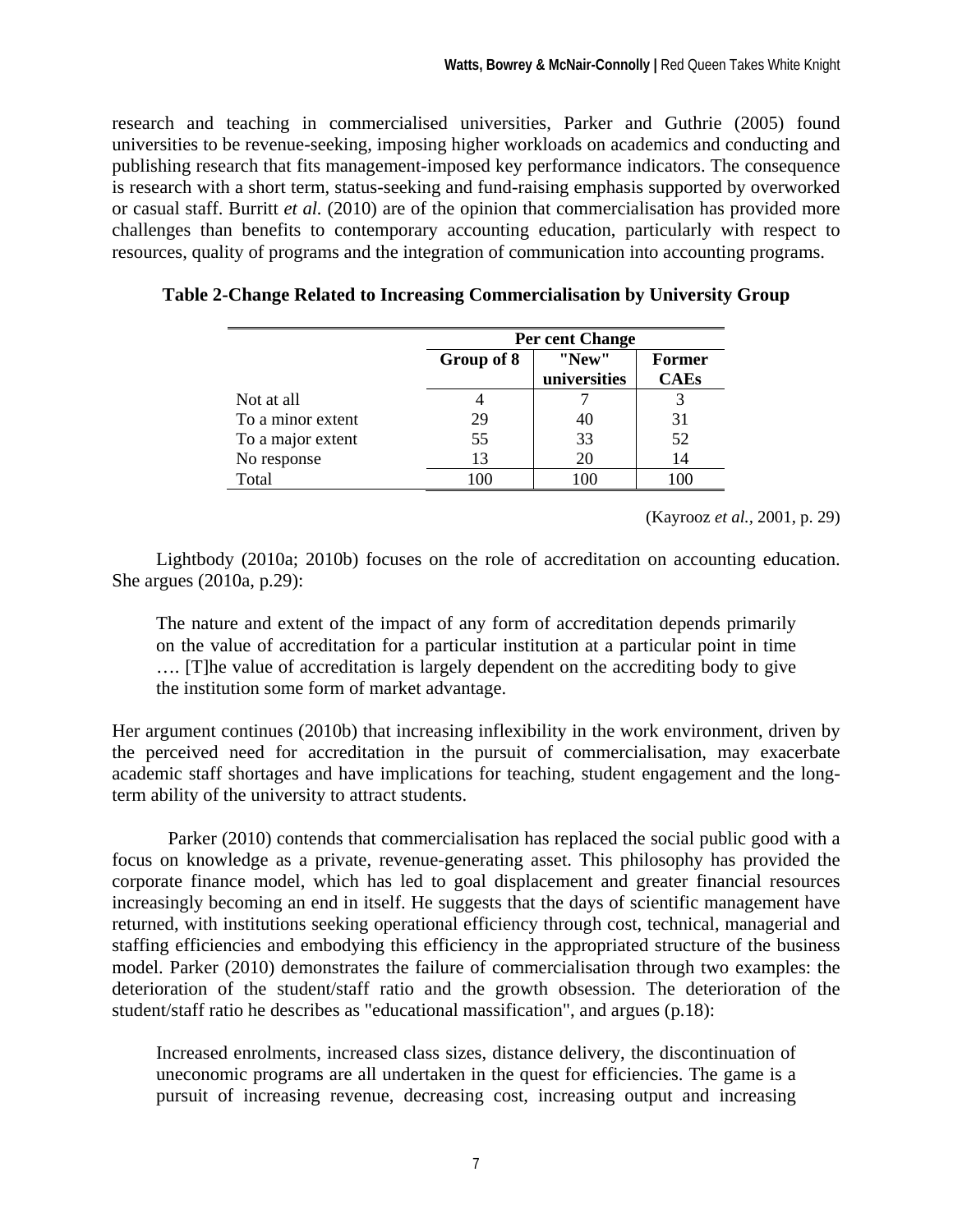quality. Universities are aiming at a low-cost, high-volume, targeted niche, high quality, mass production delivery. Is this a recipe for failure?

For Parker (2010), the growth obsession is driven by the government's treatment of universities as "engines of export dollar earning and major components of their economic management strategies" (p.19). He continues (p.19):

Professional accounting bodies are increasingly pursuing growth in membership numbers and global networks and status. Universities, as corporatised, commercialised entities seek to generate growth and accompanying financial returns. While quality is articulated as a socially credible and market appealing symbol, the growth of student, graduate and profession entrant numbers are pursued as key to increasing revenue streams for all parties.

Ryan (2010) argues the opposite, maintaining that commercialisation of accounting programs is an evolutionary process for accounting education. Accounting programs that grew from the amalgamation of Technical and Further Education Colleges and Colleges of Advanced Education with universities in the 1980s was the direct result of the massification, and later deregulation and marketing, of the Australian higher-education system. She suggests that private higher-education providers, including professional accounting associations, may better fit the needs of future accounting education. Given that private providers acknowledge that they do not make broad social and intellectual contributions but focus on offering the "best" product (Ryan, 2010), commercialisation of accounting education may eventually revert to the commercialised place it had in the early 20<sup>th</sup> century, based on technical understanding and rote learning.

This review suggests a variety of consequences arising from the commercialisation of the Australian higher-education sector, and in particular accounting education. The focus of this paper is on aspects of commercialisation that create both intended and unintended consequence from the perspective of universities "running faster" or "running slower", and how this affects academic staff. The aspects of "running faster" or "running slower" can be observed through measures of quality such as international accreditation and international rankings, the use of "elite" accounting research journals as performance measures and the impact of student/teacher ratios.

 As demonstrated by Lightbody (2010b), the desire to "run faster" to achieve international accreditation and ranking is done to increase the universities' marketability for students. Considerable weight is now placed on academic publications (and the attendant need for large research grants), now an integral part of the permanency and promotion process. As observed by Parker and Guthrie (2005, p 7), research output is now "measured in terms of the numbers game — number of papers published in 'top-rated' journals and number and monetary value of research grants won". Similar attention is placed on student/staff ratios, used as a measure of program quality. Business students increased 112 per cent between 1996 and 2007, by which time they comprised 51 per cent of the international student cohort. In addition, student/staff ratios were 34:1 in 2007, with some business schools having ratios as high as 60:1 (Parker, 2010). The morale of the average staff member must surely wane in these circumstances.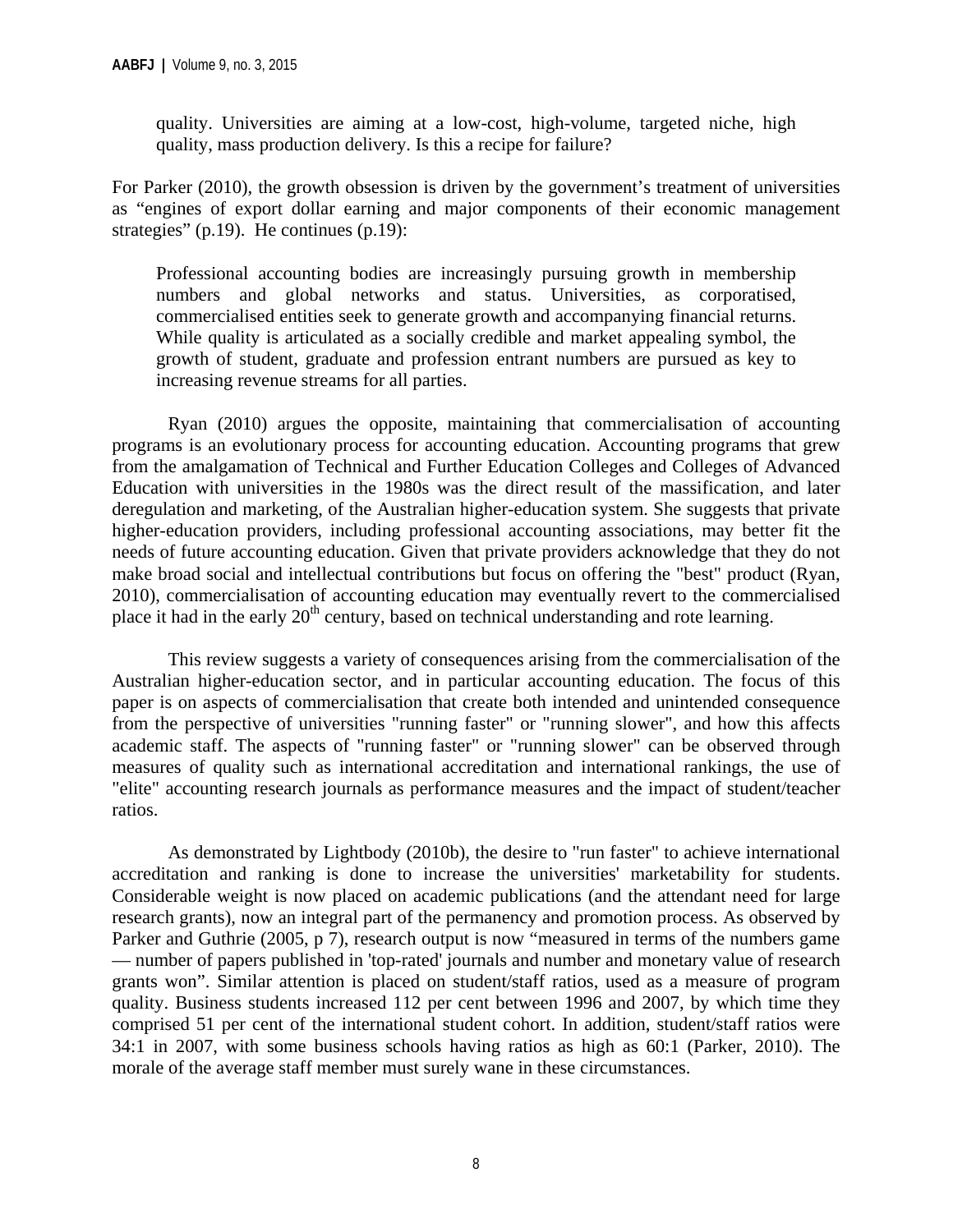#### **Theory development**

The quotation from Lewis Carroll's *Through the Looking Glass* that appears at the beginning of this paper has been used in the management and marketing literature to describe or explain performance differences among competing firms. The general thrust is that an organisation's competitive action to increase its performance also increases rivals' actions and reaction speed, which in turn intensifies competition, causing the cycle to perpetuate (Barnett & Hansen, 1996, pp. 139–157). Each organisation is forced by the others in the same industry to participate in continuous actions and developments, which result in all organisations in that group running as fast as they can just to stand still relative to their competitors (Nelson and Winter, 1982; Derfus *et al.*, 2008). The Red Queen hypothesis has been used by many theorists to explain behaviour in a variety of settings, from biology (Dawkins & Krebs, 1979) to military arms races (Baumol, 2004) to business organisations (Barnett, 2008: Defrus *et.al,* 2008).

This scenario was tested by Defus *et al.*, (2008) who found that firms that are more active (running faster) than their rivals improve their competitive positions (Ferrier *et al.*, 1999) and increase their performance (Young *et al.*, 1996), while firms that are more sluggish than their rivals experience negative performance consequences (Miller & Chen, 1994). This suggests some benefits for first movers and losses for subsequent movers. This supports the findings of Barnett and Sorenson (2002), who argue that competition triggers organisational learning, which in turn intensifies competition, which again triggers an adaptive response.

Others suggest that the components of the Red Queen hypothesis are based on moreobservable phenomena. Derfus *et al.* (2008, p. 62) maintains that "firms are prompted to search, undertake new actions, and learn in an effort to improve performance", while Barnett and McKendrick (2004) believe that when performance falls below aspirations, managers will search, act and learn until performance reaches expectations — in other words, organisations will mimic other organisations with superior performance. Barnett and McKendrich (2004) extend this notion by arguing that gains made by one organisation must come at the expense of another, thus intensifying competition while Barnett and Hansen (1996) claim that a decline in performance promotes organisations to engage in similar search, action and learning processes.

 In a university context, the Red Queen can be seen as a contest in which each business or accounting school's performance with respect to research output, funds generated and student numbers depends on the school matching or exceeding the actions of its rivals. This is reflected in the drive for efficiency, effectiveness and a neo-market system, while maintaining or increasing quality of service. Therefore, incorporating these elements along with the mimetic behaviour makes the Red Queen hypothesis a suitable environment to examine using an institutional theory lens (Brignall & Modell, 2000). Other theorists have also investigated aspects of institutional theory that influence and support Red Queen behaviour and impact on change in institutional structure. These include changes in the accounting environment (Burns & Scapens, 2000; Ribeiro & Scapens, 2006), management-focused organisations in general (Burns & Baldvinsdottir, 2005), marketing and management (Peng *et al.*, 2008), the concept of organisational institutionalism (Deephouse & Suchmam, 2008) and power relationships in institutions and organisations (Lawrence, 2008).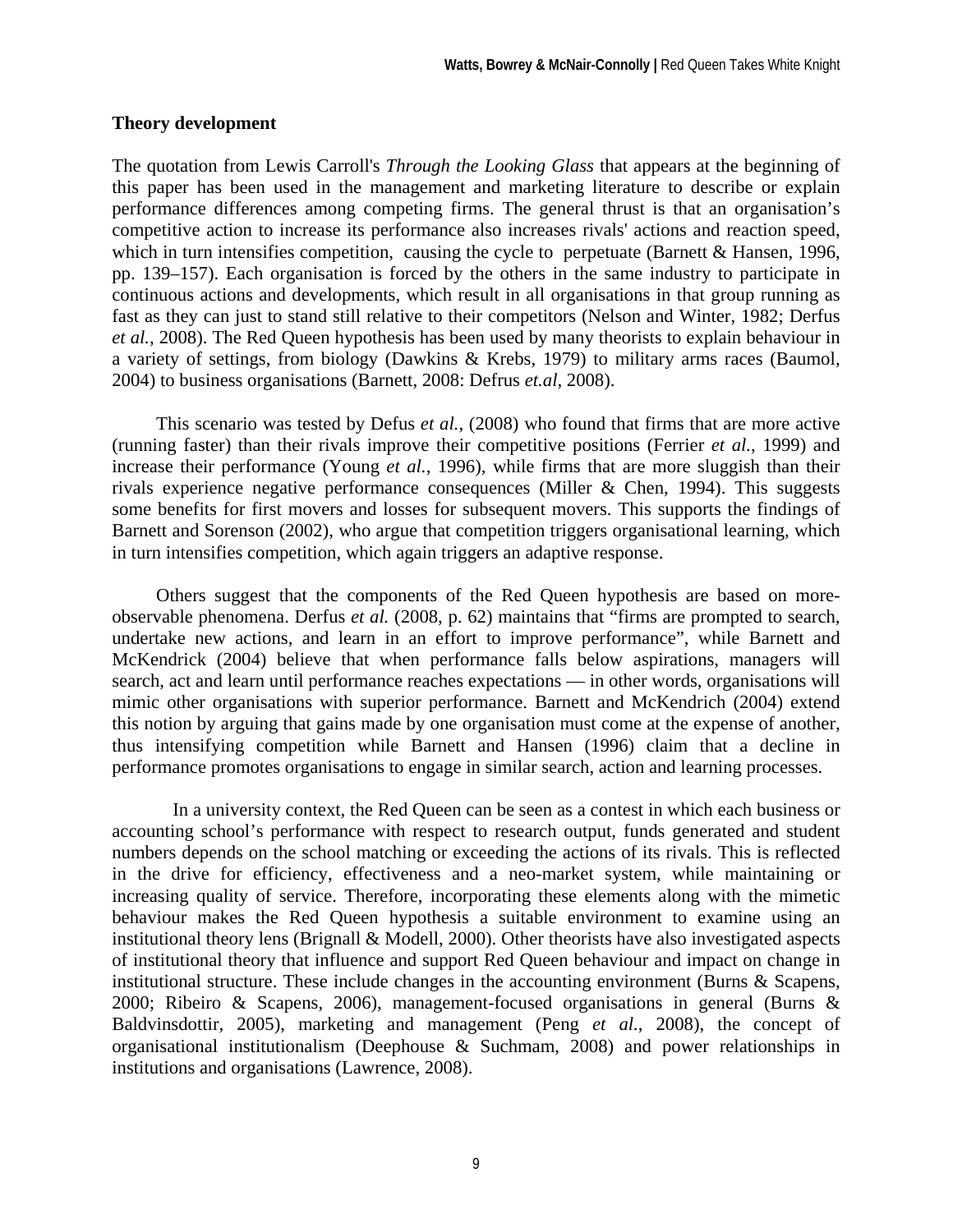From a marketing perspective, universities pursuing increased commercialisation do so through the perception of improved quality reflected by international accreditation and international rankings. This pursuit for international accreditation and rankings exhibits isomorphic behaviour, the characteristics of which are described by Meyer and Rowan (1977, pp. 348–349):

(a) they incorporate elements which are legitimated externally, rather than in terms of efficiency; (b) they employ external or ceremonial assessment criteria to define the value of structural elements; and (c) dependence on externally fixed institutions reduces turbulence and maintains stability.

Similarly, the literature on the Red Queen hypothesis identifies two major ingredients of institutional theory and competitive and organisational isomorphism (Hannan & Freeman, 1977; Oliver, 1991). According to the seminal works of institutional theorists DiMaggio and Powell (1983), competitive isomorphism occurs where the organisation learns appropriate responses and adjusts its behaviour accordingly in the direction of increased competition. In contrast, organisational isomorphism (Meyer & Rowan, 1977) represents a change agent, and is described in terms of three mechanisms: coercive, mimetic and normative isomorphism.

The other integral component of institutional theory relevant to the Red Queen hypothesis is organisational legitimacy, a condition that reflects cultural alignment, normative support or consonance with relevant rules or laws. Scott (1995) argues that the public is predisposed to accept structures that present a higher level of accountability as legitimate — those seen as congruent with societal values and actions. Such characteristics increase the probability of the organisations' survival where the emphasis is on the conformity to rules, status and reputation (Baum & Oliver, 1992; Podolny, 1993; Fombrum, 1996; Phillips & Zuckerman, 2001); this view is consistent with the seminal work of Meyer and Rowan (1977), who argue that institutional isomorphism promotes the success and survival of organisations.

This is obtained by adopting formal structures and procedures or complying with particular regulations and requirements to gain resources and increase quality research output, upon which the survival of the organisation depends — or at least create a perception of stability and continuity (Edelman, 1992; Burns & Baldvinsdottir, 2005). This view supports the work of Burns and Scapens (2000), who argue that the value of an institutional framework is in its ability to investigate the importance of organisational routines, inherent stability and continuity of organisational life. Thus, we suggest, international accreditation and rankings are mechanisms to achieve legitimacy, which may encourage the enrollment of local and international students, increase research grants and attract more top-flight academics.

Our literature review of the Red Queen hypothesis and the commercialisation of universities, synthesised in a framework of complementary theories, identified several new framework characteristics that have had a significant influence on accounting schools and accounting education. These include the transformation of institutions from knowledge-based to revenue-seeking; increased pressure to accept higher workloads and to conduct and publish research that fits management-imposed performance indicators; increased student load and greater student/staff ratios; the measurement of research output in terms of papers published in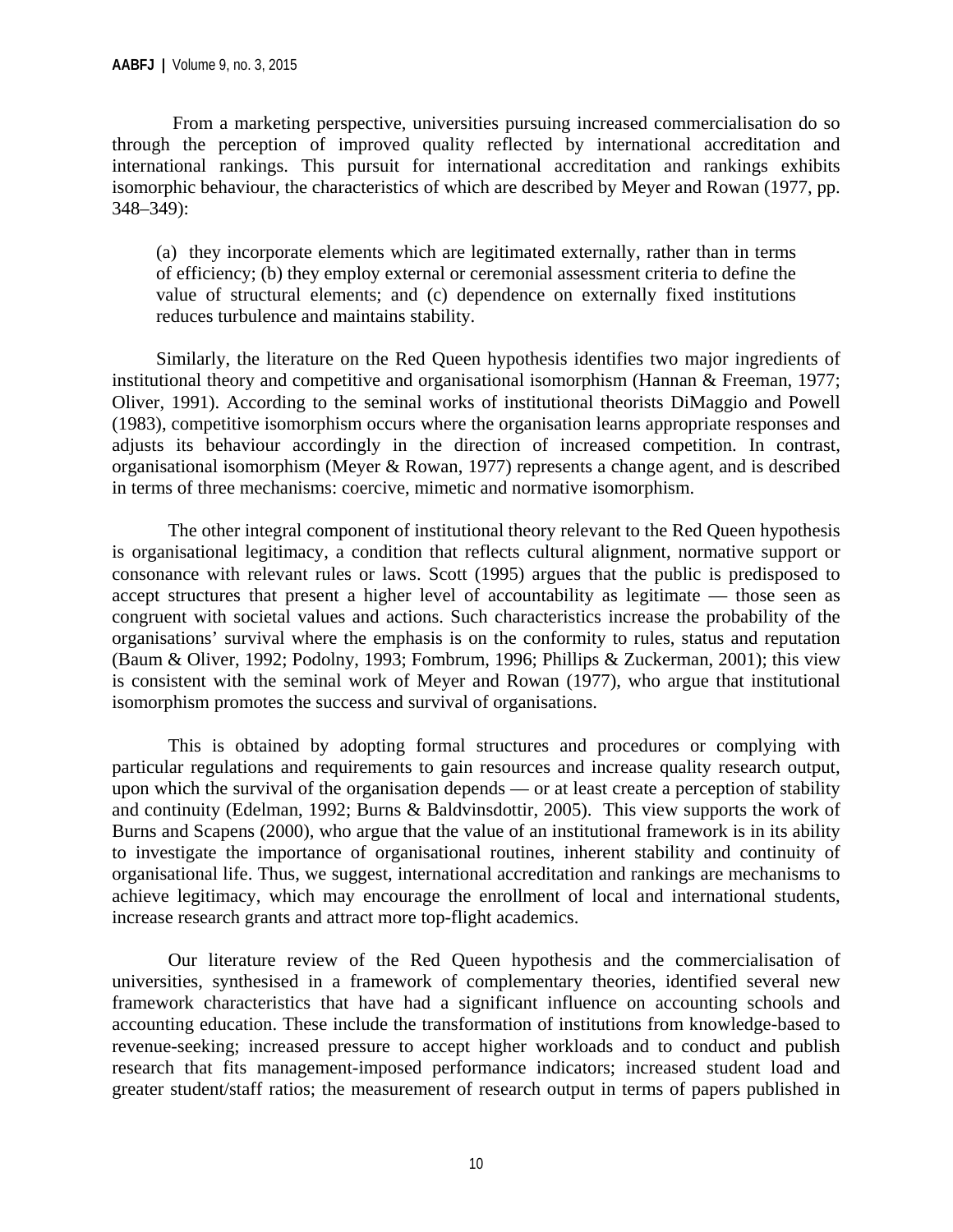top-ranked journals together with the monetary value of research grants won; the "dumbing down" of programs to maintain cash flow; and the use of these measures to determine an academic's suitability for permanency or promotion (Parker, 2010; Dollery *et al.,* 2006; Parker & Guthrie, 2005). This is where the battle with the Red Queen is lost. The "White Knights", whom Le Grand (2003, p. 27) regarded as "individuals who are motivated to help others for no private reward, and indeed may undertake such activities to the detriment of their own private interests", were overwhelmed by "public policy which has transformed universities into quasi-commercial enterprises operating in an environment that has undergone significant metamorphosis" (Dollery *et al.,* 2006, p.87).

 The above review supports the argument that the Red Queen hypothesis and the theories based on it provide an appropriate lens for the examination of change brought about through institutional commercialisation, and its consequences in universities and their business and accounting programs. This discussion provides the background for the Hypothesis:

#### **Hypothesis:**

Universities that "run faster" — that is, achieve international accreditation and high international rankings — are considered better than universities that "run slower" — that is, do not achieve international accreditation and high international rankings.

#### **Findings**

The findings presented apply specifically to international accreditation and rankings. The accreditation tables were compiled from publicly available information from the Australian Research Council (ARC), and are accounting-specific. The tables of ranking data show ARC data modified by information from the 2011 international ranking bodies. Tables 3, 4 and 5 provide some evidence of the success of the Red Queen strategy. The tables were constructed using the Excellence in Research for Australia (ERA) initiative, which focused on field ratings for accounting, auditing and accountability (ARC, 2011). The universities are grouped as: Group 1) the Group of Eight, essentially the prestigious "sandstone" institutions established before 1949; Group 2) "new" universities established during the 1960s and 1970s as a response to population growth together with Unitech universities (the larger institutes of technology); and Group 3) universities that emerged from former Colleges of Advanced Education by either forced or voluntary amalgamations following the Federal Government reforms of the 1980s.

Table 3 shows ranking levels of universities by group classification and ARC ranking, with the unsurprising result that six of the Group of Eight universities are at Levels 4 and 5 of the ARC rankings. Table 4 divides universities by accredited and non-accredited over the ARC ranking, and shows all the internationally accredited universities ranked by the ARC. The surprise here is that 11 of the unaccredited universities also achieved a ranking level, with two achieving Level 3. Table 5 reports accredited status by grouping, and shows that all the Group of Eight universities are accredited, the "new" universities split almost equally between accredited and non-accredited and approximately 90 per cent (16/18) of the Group 3 universities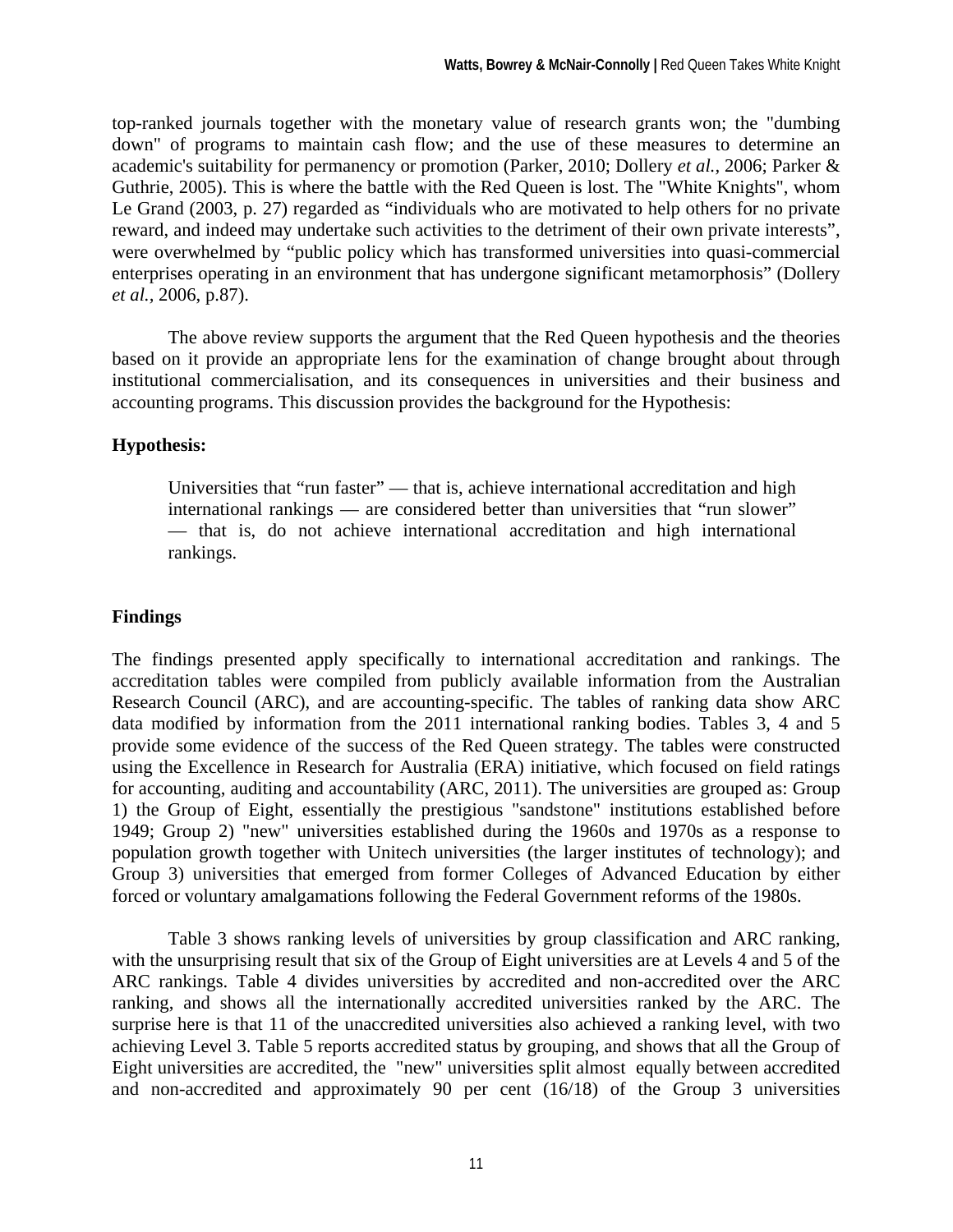unaccredited. This suggests that universities with international accreditation ran faster, and were ranked at ARC Levels 5 and 4. Universities that fared worst ran slower, and were ranked at level 1 or were not assessed. Tables 6a, 6b and 6c overlay the 2011 international rankings on the ARC levels of universities by group. The data in Table 6a indicates that all the Group of Eight universities rank within the top 100 in the world, while Table 6b suggests the "new" universities rank around the middle. The former CAEs (Table 6c) were not ranked.

|                    | <b>Number of Universities</b> |              |               |  |  |  |  |  |
|--------------------|-------------------------------|--------------|---------------|--|--|--|--|--|
|                    | Group 1                       | Group 3      |               |  |  |  |  |  |
|                    | Group of                      | "New"        | <b>Former</b> |  |  |  |  |  |
| Rating             | Eight                         | universities | <b>CAEs</b>   |  |  |  |  |  |
| Level 5            |                               |              |               |  |  |  |  |  |
| Level 4            |                               |              |               |  |  |  |  |  |
| Level 3            |                               |              |               |  |  |  |  |  |
| Level 2            |                               | 6            |               |  |  |  |  |  |
| Level 1            |                               |              |               |  |  |  |  |  |
| Not assessed       |                               | 2            | Q             |  |  |  |  |  |
| Total universities |                               | 13           | 18            |  |  |  |  |  |

**Table 3 - Rating Levels by University Group** 

(ARC. 2011)

|                           |                        | <b>Number of Universities</b> |  |  |  |  |
|---------------------------|------------------------|-------------------------------|--|--|--|--|
|                           | <b>Internationally</b> | <b>Not</b>                    |  |  |  |  |
| <b>Rating</b>             | <b>Accredited</b>      | <b>Accredited</b>             |  |  |  |  |
| Level 5                   |                        |                               |  |  |  |  |
| <b>Level 4</b>            |                        |                               |  |  |  |  |
| Level 3                   |                        | 2                             |  |  |  |  |
| Level 2                   |                        | 3                             |  |  |  |  |
| <b>Level 1</b>            | 3                      | 6                             |  |  |  |  |
| <b>Not assessed</b>       |                        | 11                            |  |  |  |  |
| <b>Total universities</b> |                        | 22                            |  |  |  |  |

#### **Table 4 - Rating Level by International Accredited Status**

**(ARC, 2011)** 

|                                   |                                    | <b>Number of Universities</b> |             |  |  |  |  |
|-----------------------------------|------------------------------------|-------------------------------|-------------|--|--|--|--|
|                                   | Group 2<br>Group 3<br>Group 1      |                               |             |  |  |  |  |
|                                   | "New"<br>Group of<br><b>Former</b> |                               |             |  |  |  |  |
| Rating                            | Eight                              | universities                  | <b>CAEs</b> |  |  |  |  |
| <b>Internationally accredited</b> |                                    |                               |             |  |  |  |  |
| <b>Not accredited</b>             |                                    |                               | 16          |  |  |  |  |
| <b>Total universities</b>         |                                    | 13                            | 18          |  |  |  |  |

**Table 5 - Accredited Status by University Group** 

**(ARC, 2011)**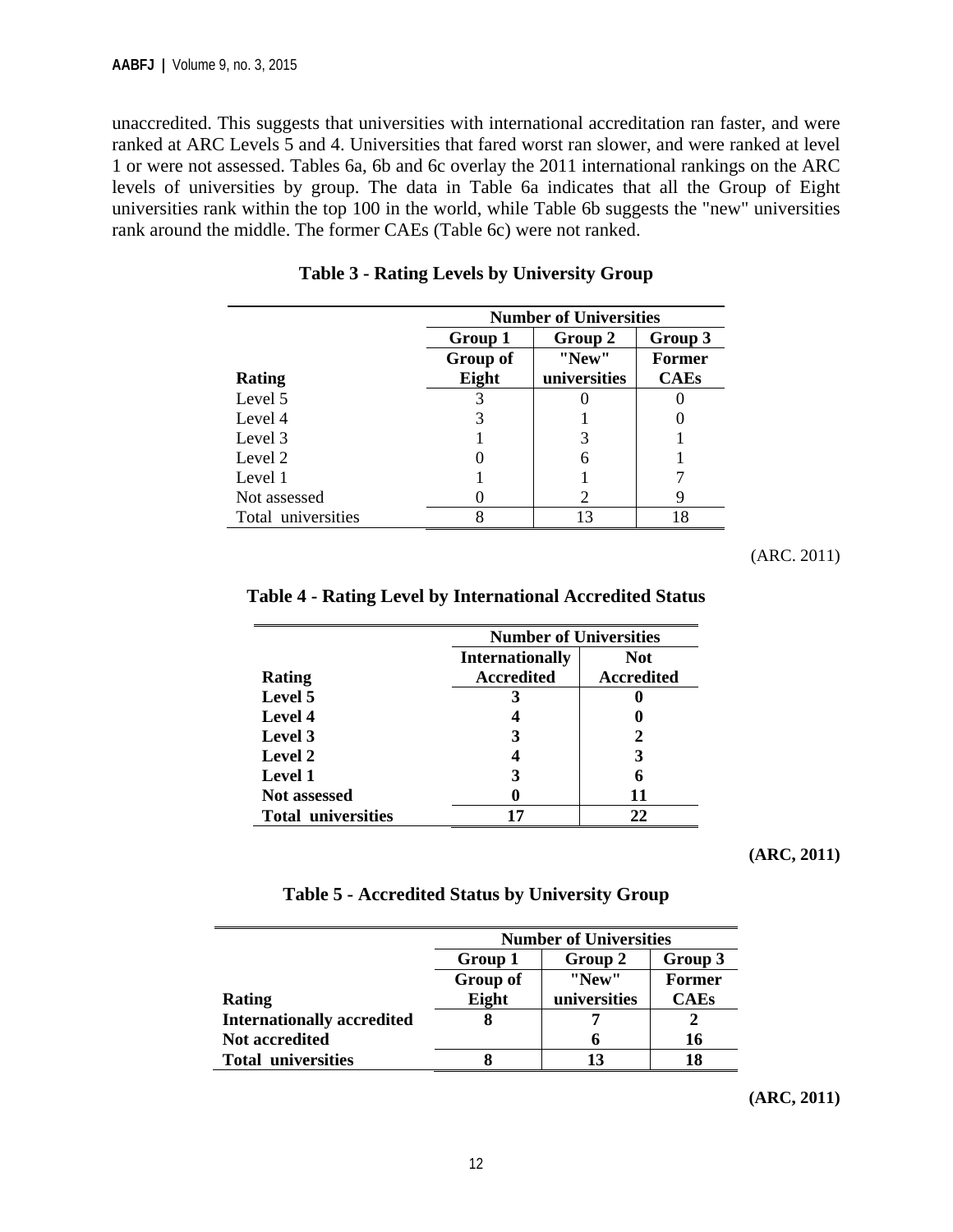|                    | Group 1         |                  |       |                  |       |                  |  |  |
|--------------------|-----------------|------------------|-------|------------------|-------|------------------|--|--|
|                    | <b>Group of</b> | <b>THEWUR</b>    |       | <b>OSWUR</b>     |       | <b>ARWU</b>      |  |  |
| <b>Rating</b>      | Eight           | <b>World Nat</b> |       | <b>World Nat</b> |       | <b>World Nat</b> |  |  |
| Level 5            | 3               | $37 - 58$        | $1-3$ | 26-38            | $1-3$ | 60-96<br>$1 - 4$ |  |  |
| Level 4            | 3               | 74-173           | $4-6$ | $48 - 60$        | $4-6$ | 86-200 3-7       |  |  |
| Level 3            |                 | 189              | 7     | 73               | 7     | 102-150          |  |  |
| Level 2            | $\overline{0}$  |                  |       |                  |       |                  |  |  |
| Level 1            |                 | 201-225          | 8     | 103              | 8     | 201-300 8-9      |  |  |
| Not assessed       | $\overline{0}$  |                  |       |                  |       |                  |  |  |
| Total universities | 8               |                  |       |                  |       |                  |  |  |

#### **Table 6a - Rating Levels by University Group**

| Table 6b - Rating Levels by University Group |  |  |  |
|----------------------------------------------|--|--|--|
|                                              |  |  |  |

|                    | Group 2        |               |           |              |           |             |           |  |
|--------------------|----------------|---------------|-----------|--------------|-----------|-------------|-----------|--|
|                    | "New"          | <b>THEWUR</b> |           | <b>OSWUR</b> |           | <b>ARWU</b> |           |  |
| Rating             | universities   | World Nat     |           | World Nat    |           | World Nat   |           |  |
| Level 5            | 0              |               |           |              |           |             |           |  |
| Level 4            |                | 226-250       | 9         | 221          | 9         | 201-300     | $8-9$     |  |
| Level 3            | 3              | 251-300 10-12 |           | 228-258      | $10-12$   | 301-400     | $10-13$   |  |
| Level 2            | 6              | 301-400 13-18 |           | 267-317      | $13 - 18$ | 301-500     | $13 - 18$ |  |
| Level 1            | 1              | 351-400       | 19        | 343          | 19        | 401-500     | 19        |  |
| Not assessed       | $\overline{c}$ | 351-400       | $20 - 21$ | 346          | 20        | Not ranked  |           |  |
| Total universities | 13             |               |           |              |           |             |           |  |

#### **Table 6c - Rating Levels by University Group**

|                    | Group 2       |               |              |               |  |  |  |
|--------------------|---------------|---------------|--------------|---------------|--|--|--|
|                    | <b>Former</b> | <b>THEWUR</b> | <b>OSWUR</b> | <b>ARWU</b>   |  |  |  |
| Rating             | <b>CAEs</b>   | World Nat     | World Nat    | World Nat     |  |  |  |
| Level 5            | 0             | Not ranked    | Not ranked   | Not ranked    |  |  |  |
| Level 4            |               |               |              |               |  |  |  |
| Level 3            |               |               |              |               |  |  |  |
| Level 2            |               |               |              |               |  |  |  |
| Level 1            |               |               |              | $\cdot \cdot$ |  |  |  |
| Not assessed       | 9             |               |              |               |  |  |  |
| Total universities | 18            |               |              |               |  |  |  |

(Adapted from:

Australian Research Council, 2011

Times Higher Education World University Rankings, 2011

QS World University Rankings, 2011

ARWU SHJT Shanghai Jiao University China Academic Ranking of World Universities, 2011)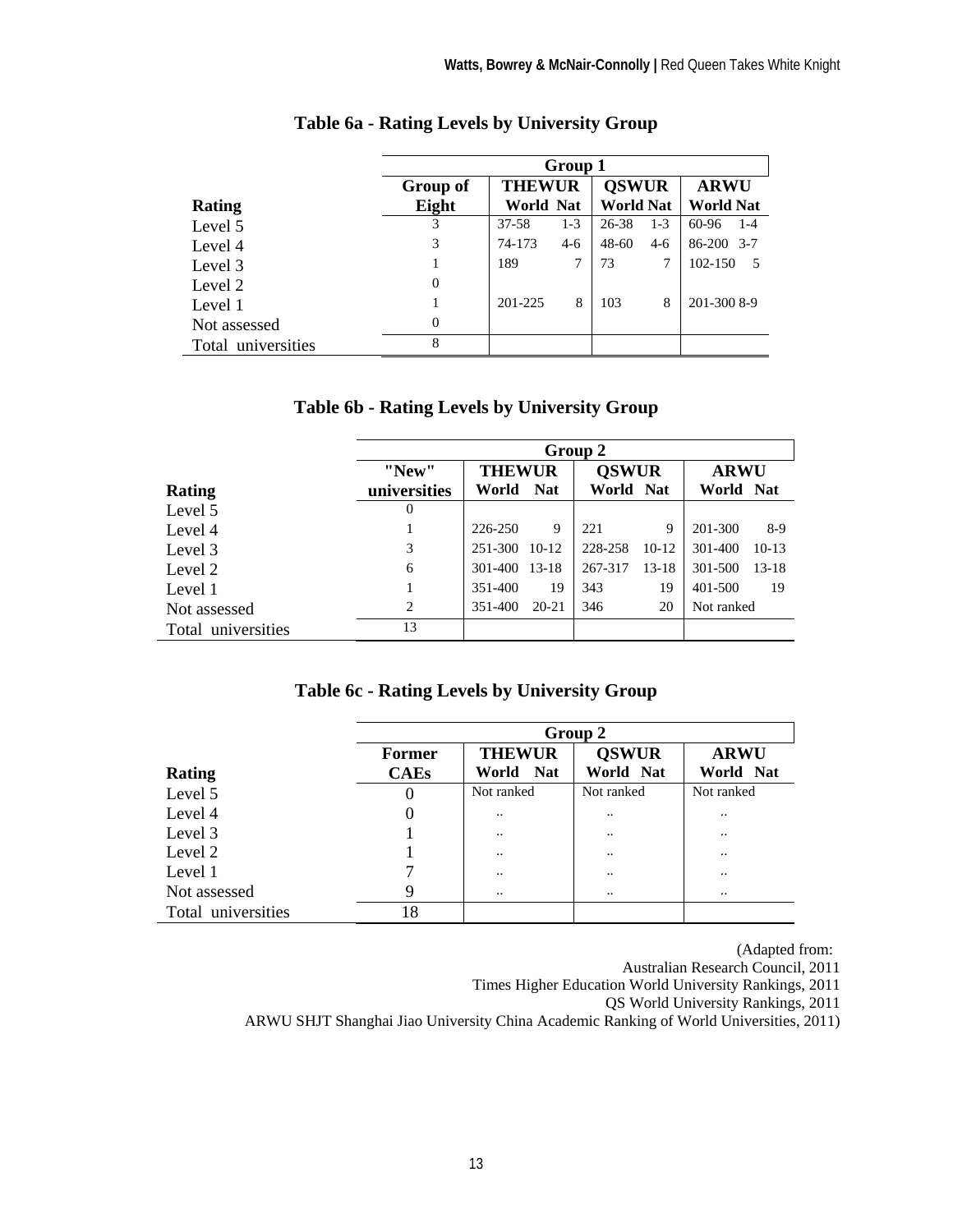Overall the findings support the Hypothesis that universities that "run faster" (achieve international accreditation and high international rankings) are considered better than universities that "run slower" (do not achieve international accreditation and high international rankings).

#### **Implications and discussion**

This paper articulates changes resulting from the commercialisation of higher education in Australia, particularly in accounting schools that could affect the academic accounting community. The idea of a crisis within the Australian academic profession is not new. Marginson (2000, p.23) predicted it in 2000, when he claimed that it was "uncertain what the future of academic work and academic professionalism will be". He based this projection on four overlapping dimensions: 1) globalisation and the problem of strategic response, 2) the decline of governmental commitment to, and funding of, higher education, 3) the crisis of values and university identity in an era of corporate reform and 4) tendencies to deconstruct the academic professionalism itself. It is these dimensions that form the basis for some of the unintended consequences on maladaptive changers that this paper will discuss.

The purpose of "running faster" is to demonstrate to potential students and the competition that your university is a better, and therefore a more attractive, institution. Over the past few years, some of the driving forces in Australia have included the desire to be within the top percentage of internationally ranked universities, for staff to publish in top-ranked journals, to demonstrate international excellence in research and to obtain appropriate international accreditation. These achievements are considered a "mark of excellence" for business and accounting programs, and provide an assurance of the superior management of resources, the advancement of business and management knowledge and the provision of high-calibre teaching of quality and current curricula.

By itself, "running faster", or the achievement of betterment goals, might not have created organisational change at the faculty or school level within Australian universities, or within the academic accounting community if government policy or other individual forces had provided a clear definition of "quality" for accounting academics. Marginson (2000, p 30), points out that, in Australia, "government has actively fostered new systems and new indicators of performance in which an economic bottom line, narrowly defined, has become decisive". However, it is the combination of these forces, together with self-interest driven by isomorphic behaviour and the attainment of perceived legitimacy that has resulted in a series of both adaptive and maladaptive changers.

#### *Adaptive changes — the "Loop of Success"*

The "Loop of Success" is a diagrammatical representation of the criteria purported to drive commercialisation through international accreditation, international rankings and publications in top-ranked journals (Parker & Guthrie, 2005; Parker, 2010). The findings from the ARC support the argument that these elements (in particular higher-ranked publications) result in universities achieving higher levels. Together, these criteria result in the pursuit of excellence in research publications. The effect of this permeates through the organisation, building greater research output (Figure 1). A number of functions influence the attainment of this goal. If an "elite" institution is to continually maintain/improve its position as such, it must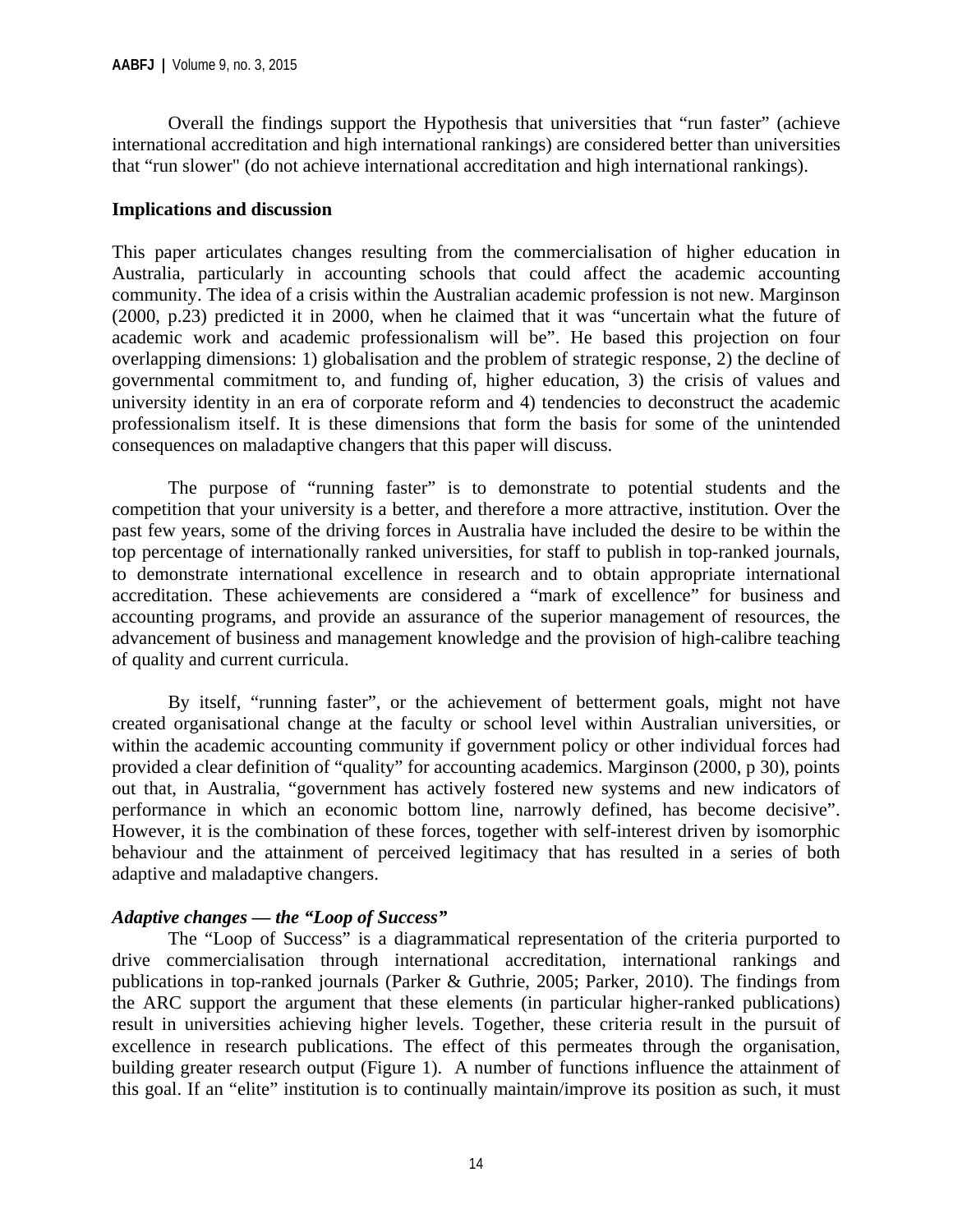be able to attract quality, full-fee-paying students (who are perhaps willing to pay a premium) who provide funding to attract quality researchers. The additional revenue allows the institution to reduce the face-to-face teaching loads of the research academics and provide an environment for the creation of a "critical mass" of quality academic researchers. This ensures greater research time, either individually or as a member of a research team, to concentrate on A\* and A publications. The enhanced reputation of these "elite" quality researchers attracts them to editorial positions on A\* and A journals, thus reinforcing the level of quality output. This is the "Loop of Success", which we argue is a reflection of the adaptive change that should flow from commercialisation. From an institutional-theory perspective, such actions, while driven by competitive isomorphism (DiMaggio & Powell, 1983), should increase the university's organisational legitimacy and long-term survival (Deephouse & Suchman, 2008).

#### **Figure 1**

#### **Adapt1ve Change as a Result of Commercialisation The "Loop of Success"**



(Adapted from McNair and Richards, 2008)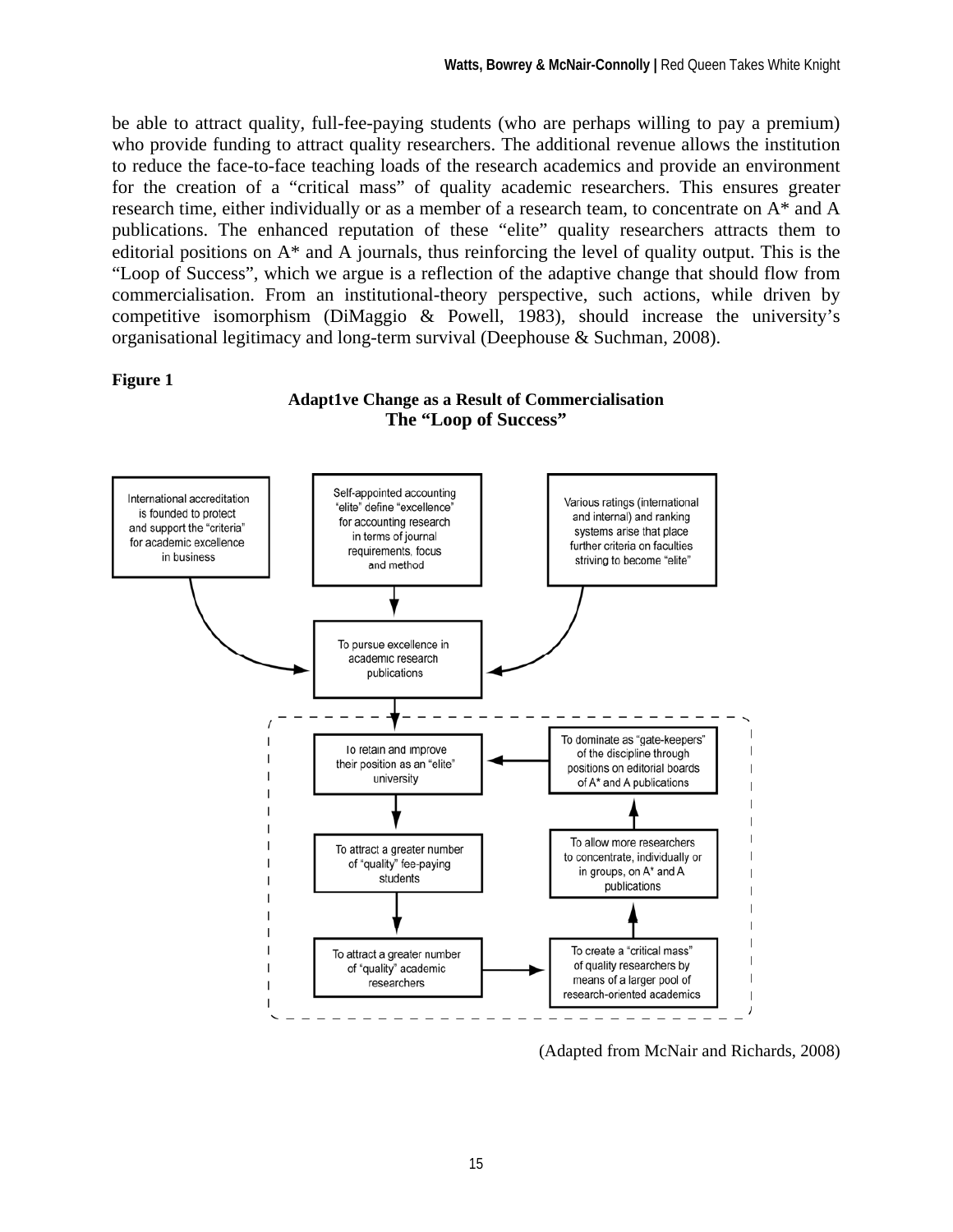#### *Maladaptive changes – the "Loop of Doom"*

Like the "Loop of Success", the "Loop of Doom" is a diagrammatical representation of the criteria purported to drive commercialisation (Figure 2). Unlike the "Loop of Success" international accreditation, international rankings and publications in top-ranked journals are used to create a controllable measure of quality. Parker sees these criteria as "commercial weapons" used simultaneously for product differentiation in the market place and for standardising knowledge production in a business school (Parker, 2010).

As Figure 2 suggests, these criteria are then used to define excellence in terms of what research is worthy according to those journals' requirements, focus and methods, or the key performance measures determined by university management. This will, according to Parker and Guthrie (2005, p.7), "determine academics' personal destiny in a corporatised university world". These processes form both internationally constructed and internally generated forces that guide facilities and schools striving to become elite.

#### **Figure 2**



**Maladaptive Changes as a Result of Commercialisation Phase 1 of the "Loop of Doom"** 

(Adapted from McNair and Richards, 2008)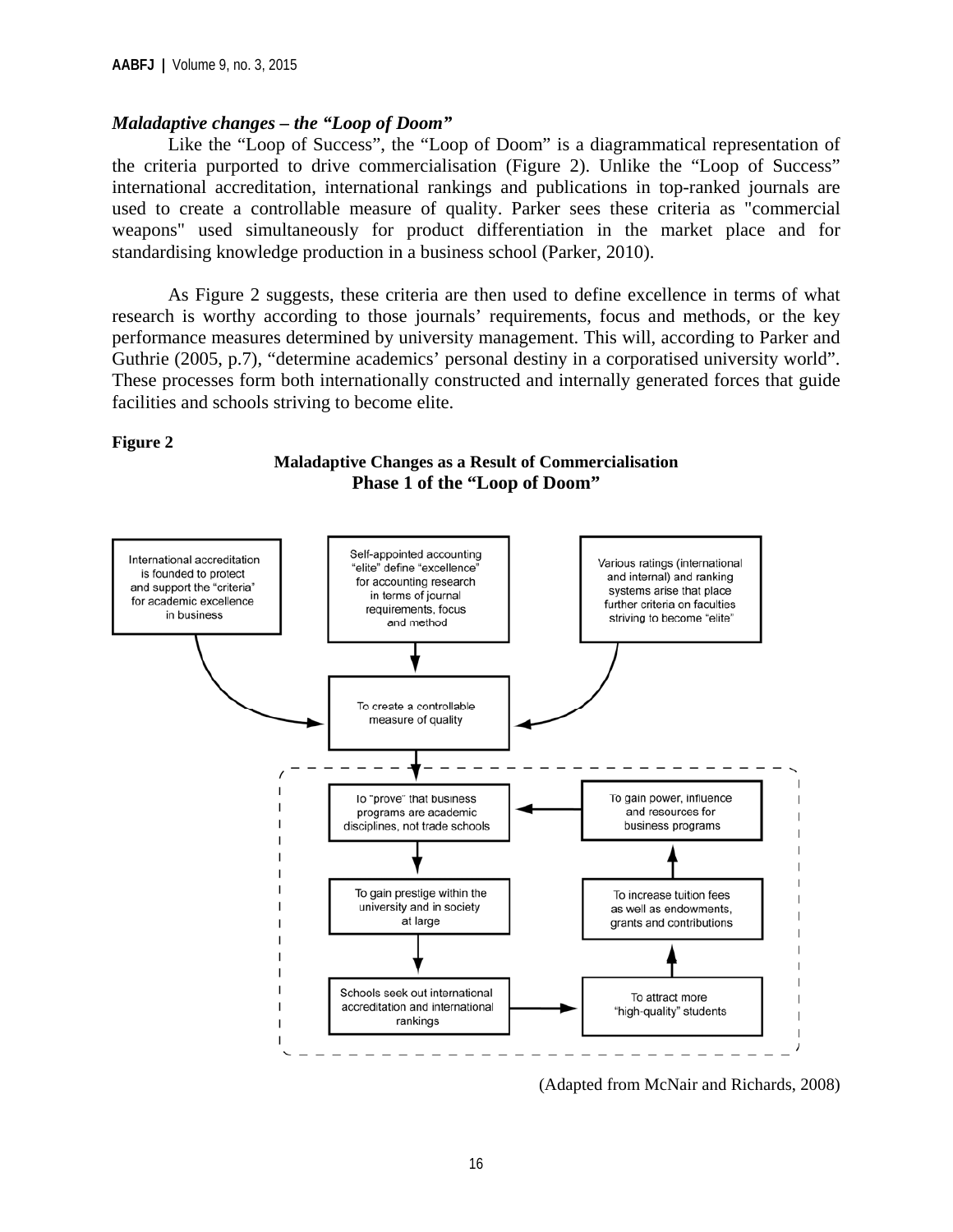#### *Maladaptive changes (staff) – the "Loop of Doom" (phase two)*

While holding faculties and their schools to a set of succinctly defined standards as a way of providing differentiation may seem healthy, the maladaptive consequences of running faster suggest otherwise.

For example, the pursuit and maintenance of international rankings and international accreditation is expensive. The cost of maintaining a faculty that meets the elite's definition of research quality is also costly — research faculties that can produce this type of publication do not come cheaply. Schools simultaneously face hefty salaries for the research elite now that salary caps have been dispensed with, and are expected to minimise or streamline the teaching duties of these individuals (Parker & Guthrie, 2005).

Pursuing a reputation for excellence in the academic community is expensive regardless of a faculty's methods to achieve this goal. If only one or two institutions pursued international rankings or international accreditation, this would create a small group of expensive but elite business schools that might supply sufficient benefit to society to sustain them (Ryan, 2010). However, when every business or accounting school enters the ratings game, costs escalate systemically while quality becomes diluted (Jopson & Burke, 2005a; 2005b; Parker & Guthrie, 2005). Faculties need to expand their continuing development to maintain their relative place with faculties in competitive universities. In the end, as suggested by Parker and Guthrie (2010, p.6), "business schools have lived by the market, they may also wither by it. Uncontained growth is as dangerous as market risk".

When we incorporate the number and ranking of scholarly publications as key performance measures for staff and program quality we find research replacing teaching as the driving force for the accounting academic community. This is depicted in the second phase of the "Loop of Doom". Measurements are an essential element of any system of control — no less the case when the control being sought is over the quality of a discipline. While any number of measures could be explored, Figure 3 focuses on two specific forces: 1) the creation of a limited list of  $A^*$  and A level journals (Lowe & Locke, 2005) and 2) the qualifications required of staff by international accrediting bodies to teach accounting programs, which are exacerbating staff shortages (Lightbody, 2010b).

Journal rankings are a prized outcome of the development of academic disciplines from the perspective of the ratings-driven university. In their constant seeking of objective means to define permanency and promotion requirements and to evaluate faculty, universities have accepted as a given that the A\* and A journal designations reflect a superior level of quality than B or C journals. Thus, to prove that their faculty is excellent, these same universities have substituted previous definitions of scholarly effort, such as externally awarded teaching awards and peer review, with a simplistically defined measurement: the A\* and A list (AFAANZ, 2011). Unsurprisingly, the number of faculties that have adopted a requirement that staff successfully publish at least one article in an A\* or A level journal to qualify for permanency or promotion has increased. A survey carried out by the Accounting & Finance Association of Australia and New Zealand in 2011found that 85 per cent of university accounting programs, and 93 per cent of accounting and finance programs used rankings for workload allocation, promotion and probation purposes (Figure 7).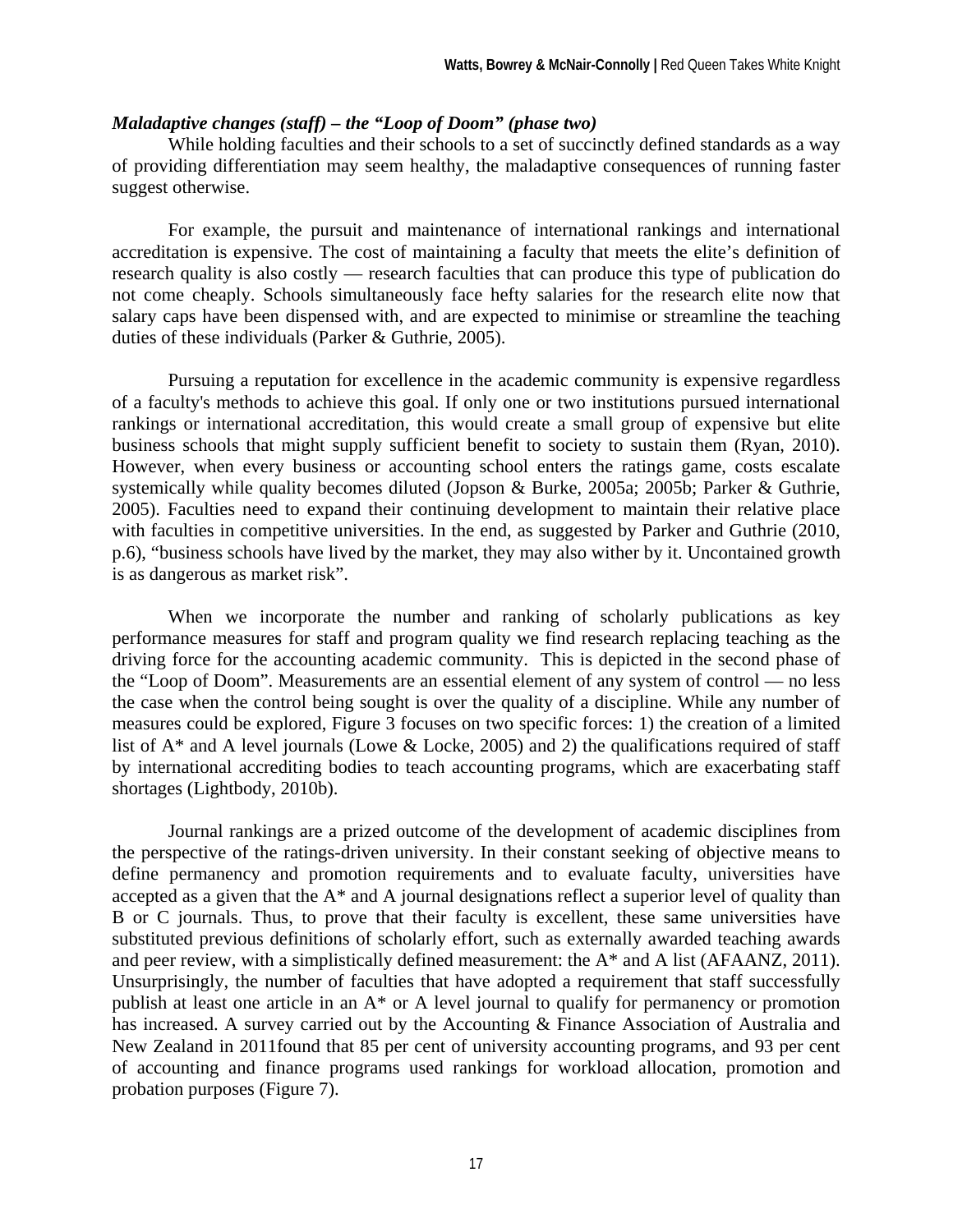#### **Figure 3**

#### **Maladaptive Changes as a Result of Commercialisation Phase 2 of the "Loop of Doom" — Staff**



(Adapted from McNair and Richards, 2008)

#### **Table 7 - Use of Journal Rankings**

|                             | <b>Determined</b> |      | <b>Determined</b> |      |       |
|-----------------------------|-------------------|------|-------------------|------|-------|
|                             | externally        |      | internally        |      |       |
| Purpose                     | Count             | $\%$ | Count             | %    | Total |
| <b>Work-load allocation</b> | 25                | 92.6 |                   | 7.4  | 27    |
| <b>Promotion</b>            | 23                | 85.2 |                   | 14.3 | 27    |
| <b>Probation</b>            | 24                | 88.9 |                   |      |       |

(Source: AFAANZ, 2011, Newsletter, March)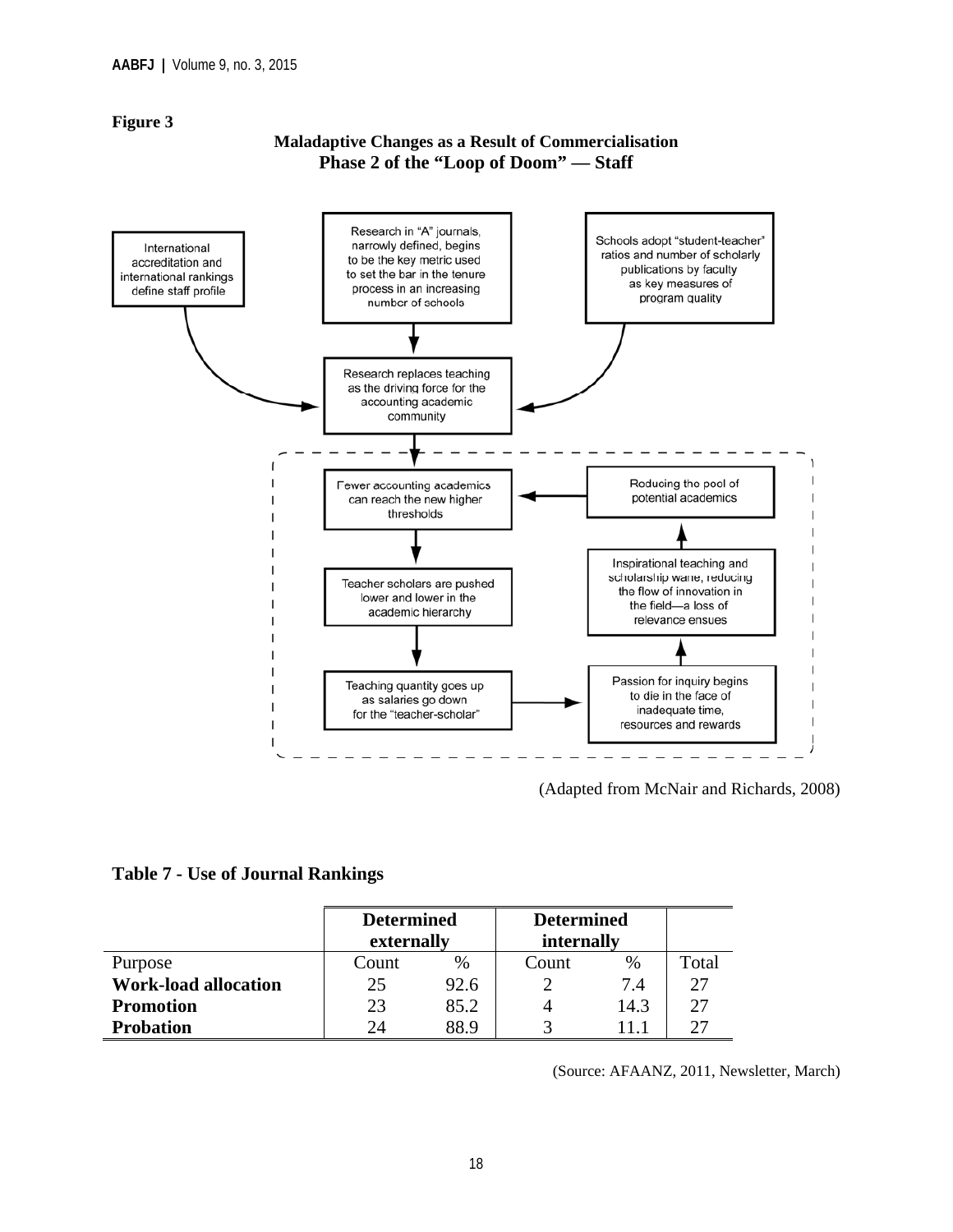Moreover, the prestigious international accreditation bodies require a significant number of accounting academics to be qualified at PhD level (Lightbody, 2010b). Historically there has been a perceived shortage of accounting staff in the technical areas of tax and audit (Tarrant, 2006) and more recently a decrease in the number of accounting graduates wishing to pursue an academic career (Healy, 2008) due to escalating private-sector salaries compared to universities. Factoring in the growth following commercialisation, most university accounting programs have burgeoning class sizes with staff/student ratios of 34:1, with some as high as 60:1 (Parker, 2010). These ratios are often maintained by part-time instructors, who carry between 67.8 per cent (Jensen & Morgan, 2009) and 80 per cent (Matchett, 2008) of the student load. While this has an impact on quality, the unexpected maladaptive change arises from universities' strategies to increase research and publications. According to Lightbody (2010b), new workload formulas were introduced that reduced teaching loads for those staff considered research-active. Such actions are consistent with the principles of competitive isomorphism (DiMaggio & Powell, 1983), which aims to secure the university's success and survival through perceived legitimacy and institutional isomorphism (Meyer & Rowan, 1977).

#### **Conclusions**

We commenced our exploration of the commercialisation of universities using the Red Queen hypothesis: a synthesis of organisational learning, benchmarking, mimetic isomorphism and institutional theories. Our results support the value of such theoretical integration. The findings support our hypothesis that organisations change as a response to competition, which in turn intensifies competition as a self-reinforcing process. By using an evolutionary perspective, the Red Queen hypothesis can address similar questions around strategic analysis.

In our study we touched on many issues that could explain the how "running at least twice as fast" keeps an organisation in the same place. Our results show that the historic and fundamental objectives of prestige publications, international ranking and international accreditation have been usurped by the commercial imperative of marketing. Further, many universities that have achieved these goals have done so to differentiate themselves from their competitors, thus establishing barriers to entry. For example, as one senior academic from a major Australian metropolitan university with high international rankings and international accreditation said to one of the authors:

We are without doubt one of the best business schools in Australia, and have been seen as such long before we sought a high international ranking and international accreditation. The reason for obtaining accreditation was simple. We could afford it, and it keeps the other players out. This is the new binary system (Personal communication, April 11, 2010).

While some universities that have obtained international rankings and international accreditation maintain that the purpose was quality and continuous improvement**,** only the elite institutions that could afford the lengthy and time-consuming accreditation process applied—the very institutions that least needed the ostensible "mark of excellence". This is demonstrated by the ARC rankings, which show that the Group of Eight, the former "sandstone" institutions, are still at the top level. The Red Queen hypothesis suggests that universities that are more active than their rivals (run faster) improve their competitive positions and increase their status; while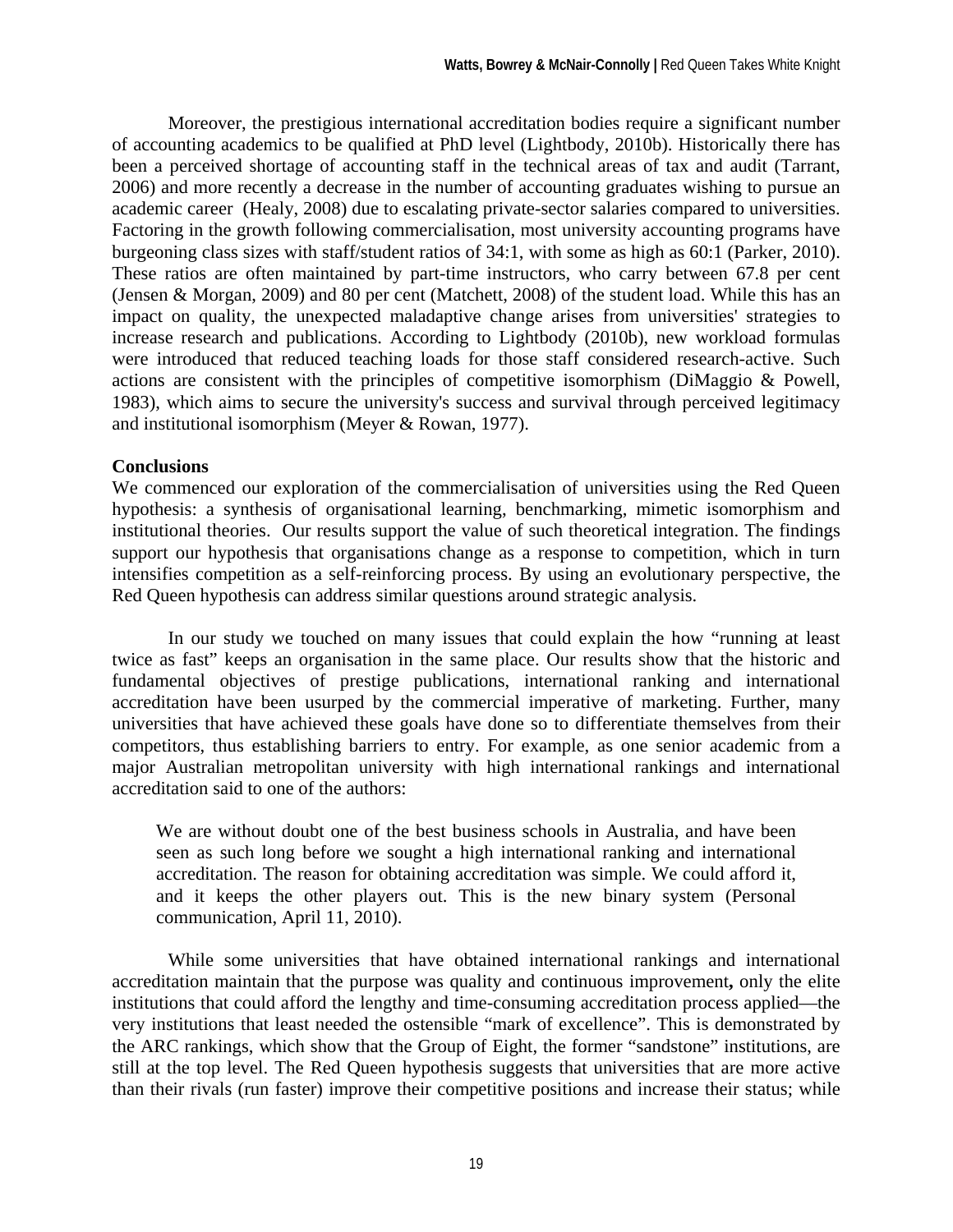universities that are more sluggish than their rivals (run slower) experience negative consequences or maladaptive change. Within the Australian university system the Red Queen hypothesis supports the notion of a quasi-market with expanding zones of commercial activity that can be further exploited by obtaining international rankings and international accreditation. This aspect was made clear by the statement attributed to Kim Carr, former Federal Minister for Innovation, Industry, Science and Research, that the performance of Australian universities within world rankings is a victory for the government's strategy to reorient higher-education culture towards global competitiveness (Rowbotham, 2011).

The second part of this study explored the phenomenon of adaptive and maladaptive change that may flow as a result of potential conflict between, on the one hand, international rankings and institutional accreditation ideals and, on the other, educational and professional accounting philosophies, including evidence from a AFAANZ survey that showed universities using journal ranking systems for purposes for which they were not intended.

 This study casts doubts on the proposition that prestige publications, institutional rankings and international accreditation will produce a "better" institution. It also supports Marginson's (2011) conclusion that the policies of commercial export, domestic education and revenues at any cost mask underlying tensions that impinge on the sectors', and therefore the accounting disciplines', long-term sustainability.

#### **References**

- Abernethy, M.A. and Chua, W.F. (1996), "A field study of control system 'redesign': The impact of institutional process on strategic choice", *Contemporary Accounting Research*, Vol. 13 No. 2, pp. 569-606. http://dx.doi.org/10.1111/j.1911-3846.1996.tb00515.x
- Accounting and Finance Association of Australia and New Zealand (AFAANZ) (2011), Newsletter, Autumn, Vol. 18 No. 1.
- Australian Research Council, (2011), "Field of research results", available at: http://www.arc.gov.au/era/outcomes\_2010/institutionindex (accessed October 2012).
- Barnett, W.P. (2008), *The Red Queen among Organizations: How Competitiveness Evolves,*  Princeton University Press, Princeton NJ. http://dx.doi.org/10.1515/9781400824489
- Barnett, W.P and Hansen, M.T. (1996), "The Red Queen in organizational evolution", *Strategic Management Journal,* Vol. 17, Summer, pp. 139-58. http://dx.doi.org/10.1002/smj.4250171010
- Barnett, W.P. and McKendrick, D. (2004), "Why are some organizations more competitive than others? Evidence from a changing global market", *Administrative Science Quarterly,*  Vol. 49, pp. 535-71.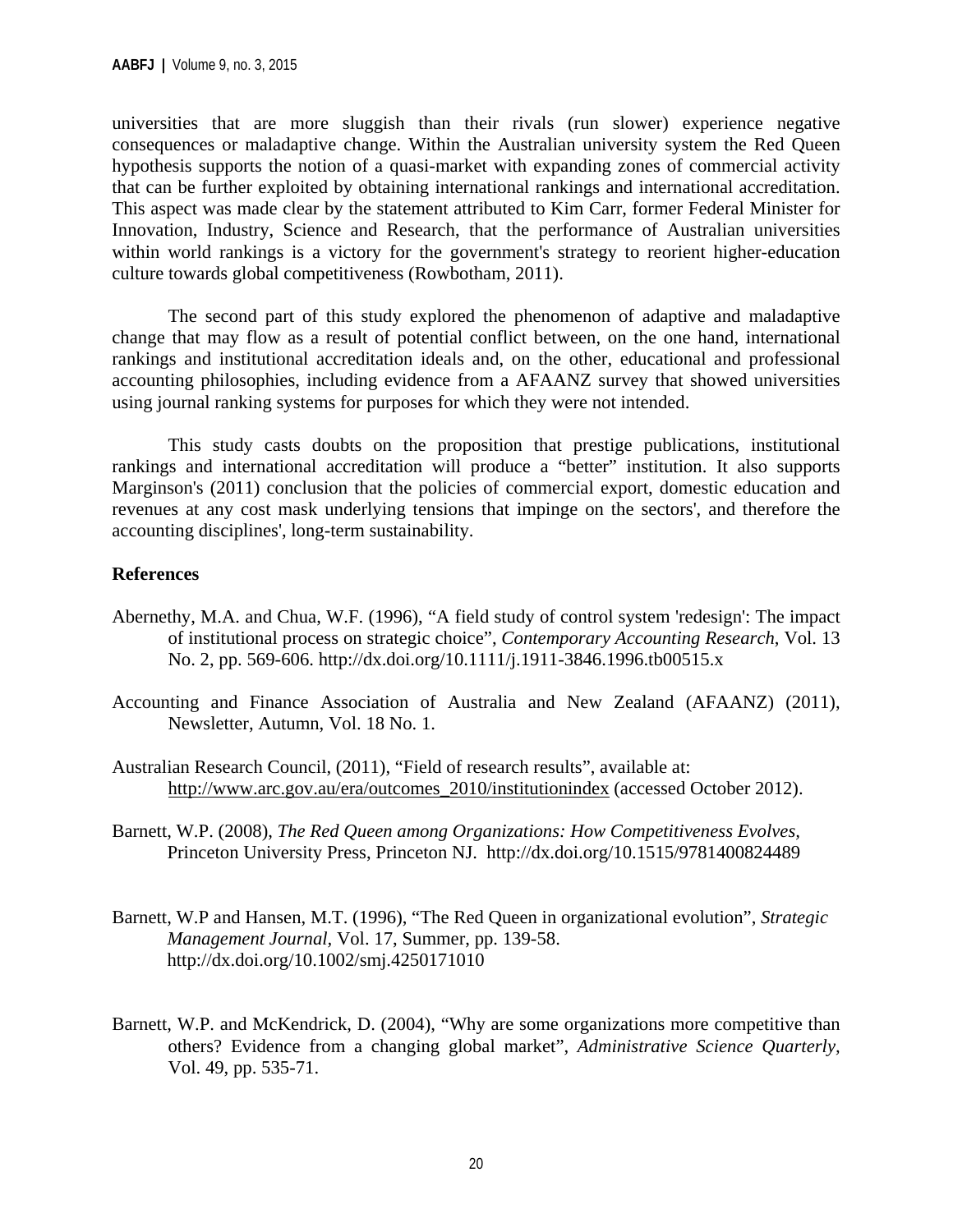- Barnett, W.P. and Sorenson, O. (2002), "The Red Queen in organizational creation and development", *Industrial and Corporate Change,* Vol. 11 No. 2, pp. 289-325. http://dx.doi.org/10.1093/icc/11.2.289
- Baumol, W.J. (2004), "Red-queen games: Arms race, rule of law and market economics", *Journal of Evolutionary Economics,* Vol. 14, pp. 237-47. http://dx.doi.org/10.1007/s00191-004-0207-y
- Baum, J.A.C. and Oliver, C. (1991), "Institutional linkages and organizational mortality", *Administrative Science Quarterly*, Vol. 36 No. 2, pp. 187-99. http://dx.doi.org/10.2307/2393353
- Baum, J.A.C. and Oliver, C. (1992), "Institutional embeddedness and the dynamics of organizational populations", *American Sociological Review*, Vol. 60, pp. 540–59. http://dx.doi.org/10.2307/2096100
- Bertels, S. and Peloza, J. (2008), "Running just to stand still? Managing CSR reputation in an rea of ratcheting expectations", *Corporate Reputation Review*, Vol. 11, pp. 56-72, Spring. http://dx.doi.org/10.1057/crr.2008.1
- Brignall, S. and Modell, S. (2000), "An institutional perspective on performance measurement and management in the new public sector", *Management Accounting Research*, Vol. 11 No. 3, pp. 281-306. http://dx.doi.org/10.1006/mare.2000.0136
- Burns, J. and Baldvinsdottir, G. (2005), "An Institutional perspective of accountants' new roles The interplay of contradictions and praxis", *European Accounting Review,* Vol. 14 No. 4, pp. 725-57. http://dx.doi.org/10.1080/09638180500194171
- Burns, J. and Scapens, R.W. (2000), "Conceptualizing management accounting change: An institutional framework", *Management Accounting Research,* Vol. 11, pp. 3-25. http://dx.doi.org/10.1006/mare.1999.0119
- Burritt, R., Evans, E. and Guthrie, J. (2010). "Challenges for Accounting education at a crossroad in 2010", in E. Evans, R. Burritt and J. Guthrie (Eds.) *Accounting Education at a Crossroad in 2010*, Institute of Chartered Accountants in Australia, Sydney, pp. 9-15.
- Carroll, L. [nd], "The garden of live flowers", *Through the Looking Glass*, Collins Clear-Type Press, London-Glasgow, pp. 188-89.
- Covaleski, M.A. and Dirsmith, M.W. (1991), "The management of legitimacy and politics in public sector administration", *Journal of Accounting & Public Policy*, Vol. 10 No. 2, pp. 135-56. http://dx.doi.org/10.1016/0278-4254(91)90009-9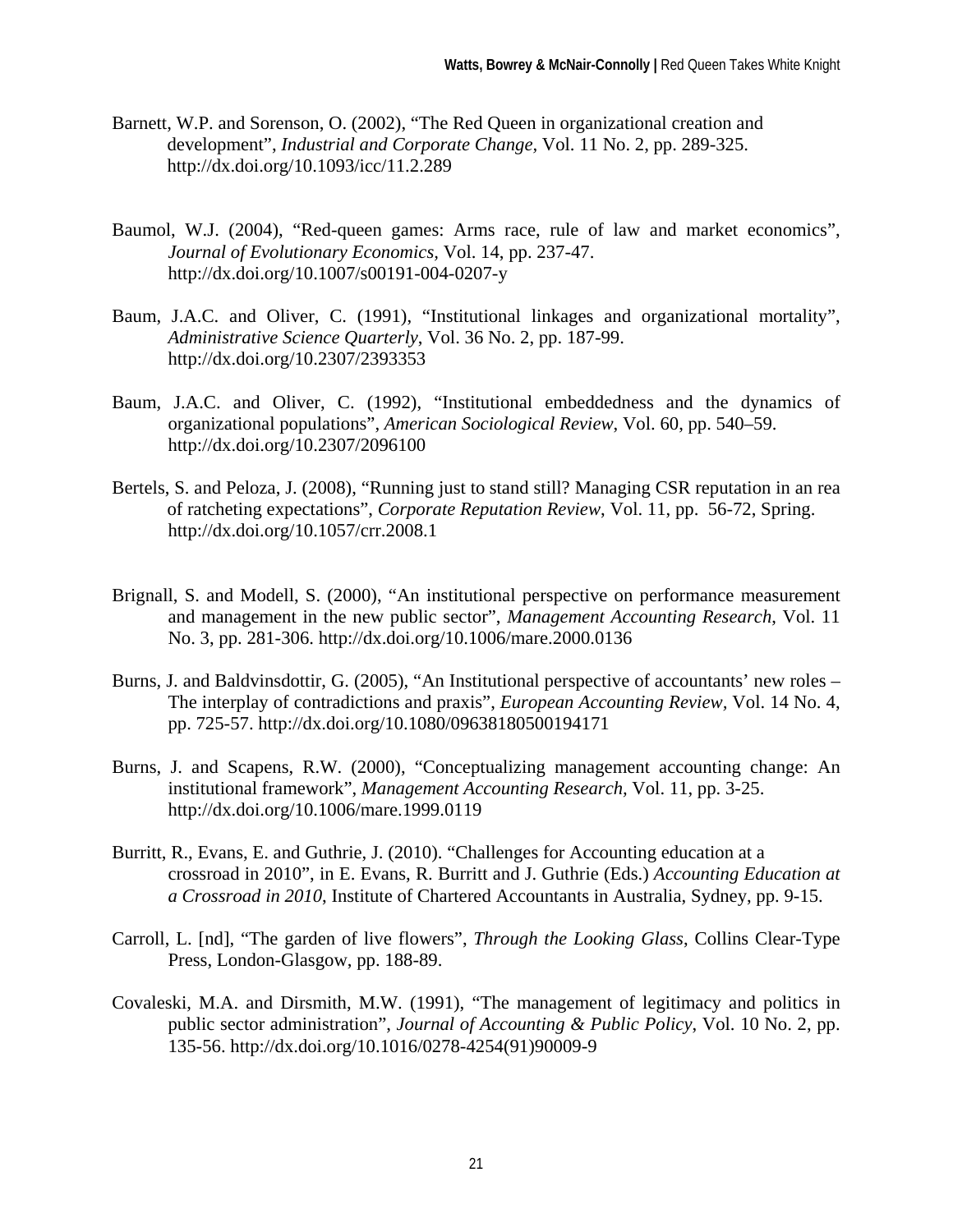- Cyert, R.M. and J.G. March, (1963), *A Behavioral Theory of the Firm*, Prentice Hall, Engelwood Cliffs, NJ.
- Dawkins, J.S. (1988), *Higher Education: A Policy Statement*, Australian Government Publishing Service, Canberra.
- Dawkins, R. and Krebs, J.R. (1979), "Arms Races Between and Within Species", *Proceedings of the Royal Society of London,* B205: pp. 489-511. http://dx.doi.org/10.1098/rspb.1979.0081
- Deephouse, D.L. and Suchman, M. (2008), "Legitimacy in organizational institutions", in R. Greenwood, C. Oliver, K. Sahin and R. Suddaby, (Eds.), *Organizational Institutionalism*, Sage Publications, Los Angeles. http://dx.doi.org/10.4135/9781849200387.n2
- Derfus, P.J. Maggitti, P.G. Grimm. C. and Smith, K.G. (2008), "The Red Queen effect: competitive actions and firm performance", *The Academy of Management Journal*, Vol. 51 No. 1, pp. 61-80. http://dx.doi.org/10.5465/AMJ.2008.30708624
- DiMaggio, P.J. and Powell, W.W. (1983), "The iron cage revisited: Institutional isomorphism and collective rationality in organizational fields", *American Sociological Review,* Vol. 48, pp. 147-60. http://dx.doi.org/10.2307/2095101
- Dollery, B., Murray, D. and Crase, L. (2006), "Knaves or knights, pawns or queens? An evaluation of Australian higher education reform policy", *Journal of Educational Administration*, Vol. 44 No. 1, pp. 86-97. http://dx.doi.org/10.1108/09578230610642674
- Edelman, L.B. (1992), "Legal ambiguity and symbolic structures: Organizational mediation of civil rights law", *American Journal of Sociology,* Vol. 97 No. 6, pp. 1531-76. http://dx.doi.org/10.1086/229939
- Ferrier, W.J. Smith, K.G. and Grimm, C.M. (1999), "The role of competitive action in market share erosion and industry dethronement: A study of industry leaders and challengers", *Academy of Management Journal,* Vol. 42, pp. 372-83. http://dx.doi.org/10.2307/257009
- Fombrum, C.J. (1996), *Reputation: Realizing Value from the Corporate Image*, Harvard Business School Press, Boston, MA.
- Harris, R. (Ed.) (2001) "Benchmarking: Theory and practice", New Zealand Universities Academic Audit Unit, Wellington.
- Healy, G. (2008), "Staff drought as more shun career in sector", *The Australian,* July 9.
- Hannan, M.T. and Freeman, J.H. (1977), "The population ecology of organizations", *American Journal of Sociology,* Vol. 82, pp. 929-64. http://dx.doi.org/10.1086/226424
- Hilmer, F., Chair of Committee. (1993), *National Competition Policy: Report by the Independent Committee of Inquiry,* Australian Government Publishing Service, Canberra.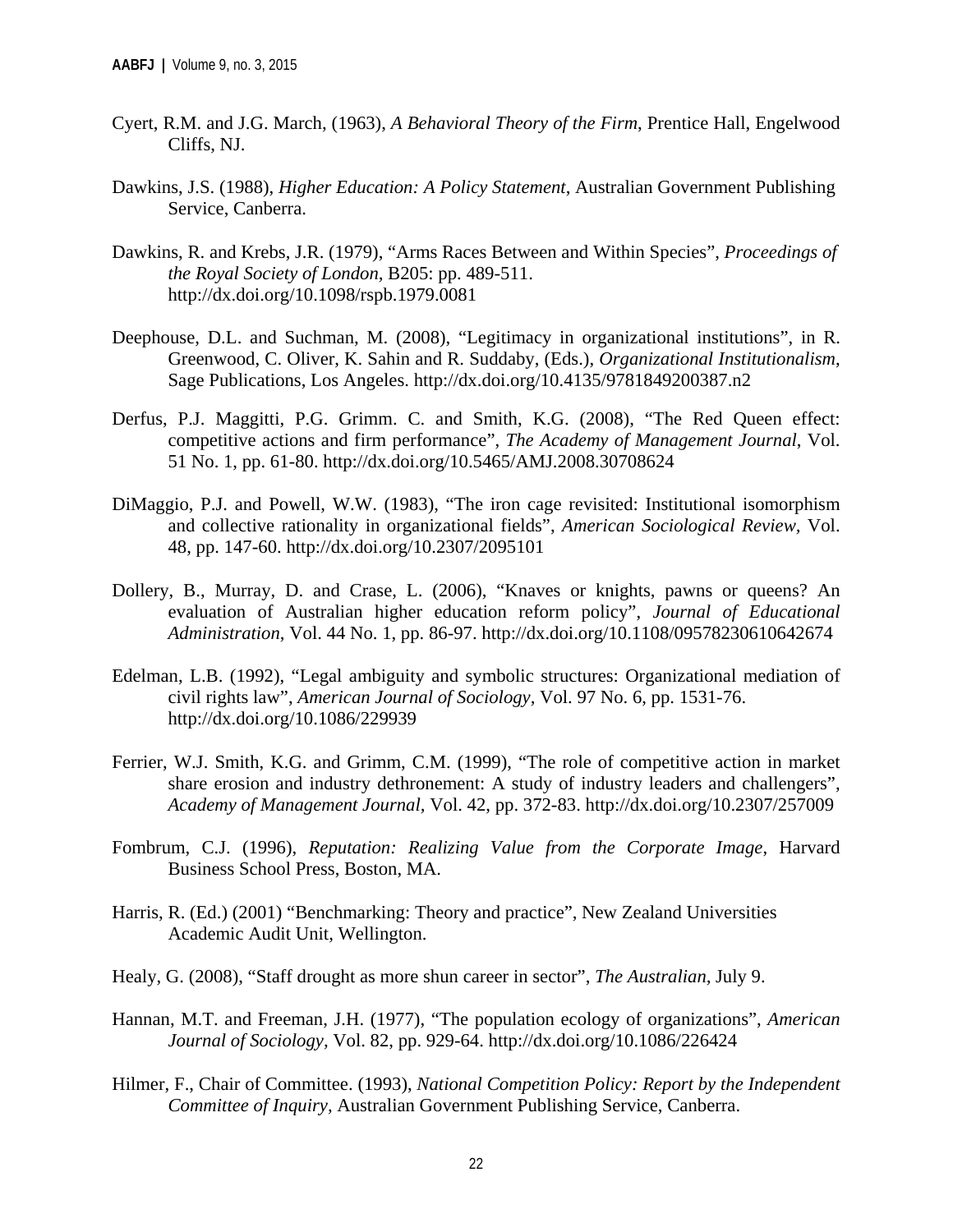- Hopwood, A. (1990), "Accounting and organizational change", *Accounting, Auditing and Accountability,* Vol. 3 No. 1, pp. 7-17. http://dx.doi.org/10.1108/09513579010145073
- Jensen, A.L. and Morgan, K. (2009), "The vanishing idea of a scholarly life". *Australian Universities' Review*, Vol. 51 No. 2, pp. 62-9.
- Jopson, D. and Burke, K. (2005)a, "Unis dumb down for foreign cash", *Sydney Morning Herald,*  7-8 May.
- Jopson, D. and Burke, K. (2005)b, "Uni Standards Cut for Foreign Students", *Sydney Morning Herald,* 7-8 May.
- Kayrooz C., Kinnear, P. and Preston, P. (2001), "Academic freedom and commercialisation of Australian universities: Perceptions and experiences of social scientists", Australia Institute Discussion Paper 37, March.
- Lawrence, T.B. (2008), "Power, institutions and organizations", in R. Greenwood, C. Oliver, K. Sahin and R. Suddaby (Eds.) *Organizational Institutionalism*, Sage Publications, Los Angeles. http://dx.doi.org/10.4135/9781849200387.n7
- Le Grand, J. (2003), *Motivation, Agency and Public Policy*, Oxford University Press, Oxford. http://dx.doi.org/10.1093/0199266999.001.0001
- Levy, D.C. (1991), "Problems of privatization", paper presented at the World Bank's Worldwide Seminar on Innovation and Improvement of Higher Education in Developing Countries, Kuala Lumpur, 30 June-4 July.
- Lightbody, M. (2010a), "The impact of accreditation on Accounting education in 2010", in E. Evans, R. Burritt and J. Guthrie (Eds.), *Accounting Education at a Crossroad in 2010*, Institute of Chartered Accountants in Australia, Sydney, pp. 29-34.
- Lightbody, M. (2010b), "Exacerbating staff shortages and student dissatisfaction? The impact of AACSB accreditation on faculty recruitment in Australia", *Australasian Accounting Business and Finance Journal*, Vol. 4 No, 2, pp. 3-18.
- Lowe, A. and Locke, J. (2005), "Perceptions of journal quality and research paradigm: Results of a web-based survey of British accounting academics", *Accounting, Organizations and Society,* Vol. 30 No. 1, pp. 81-98. http://dx.doi.org/10.1016/j.aos.2004.05.002

March, J.G. (1988), *Decisions and Organizations*. Basil Blackwell, Cambridge, MA.

March, J.G. (1994), *A Primer on Decision Making: How Decisions Happen*, Free Press, New York.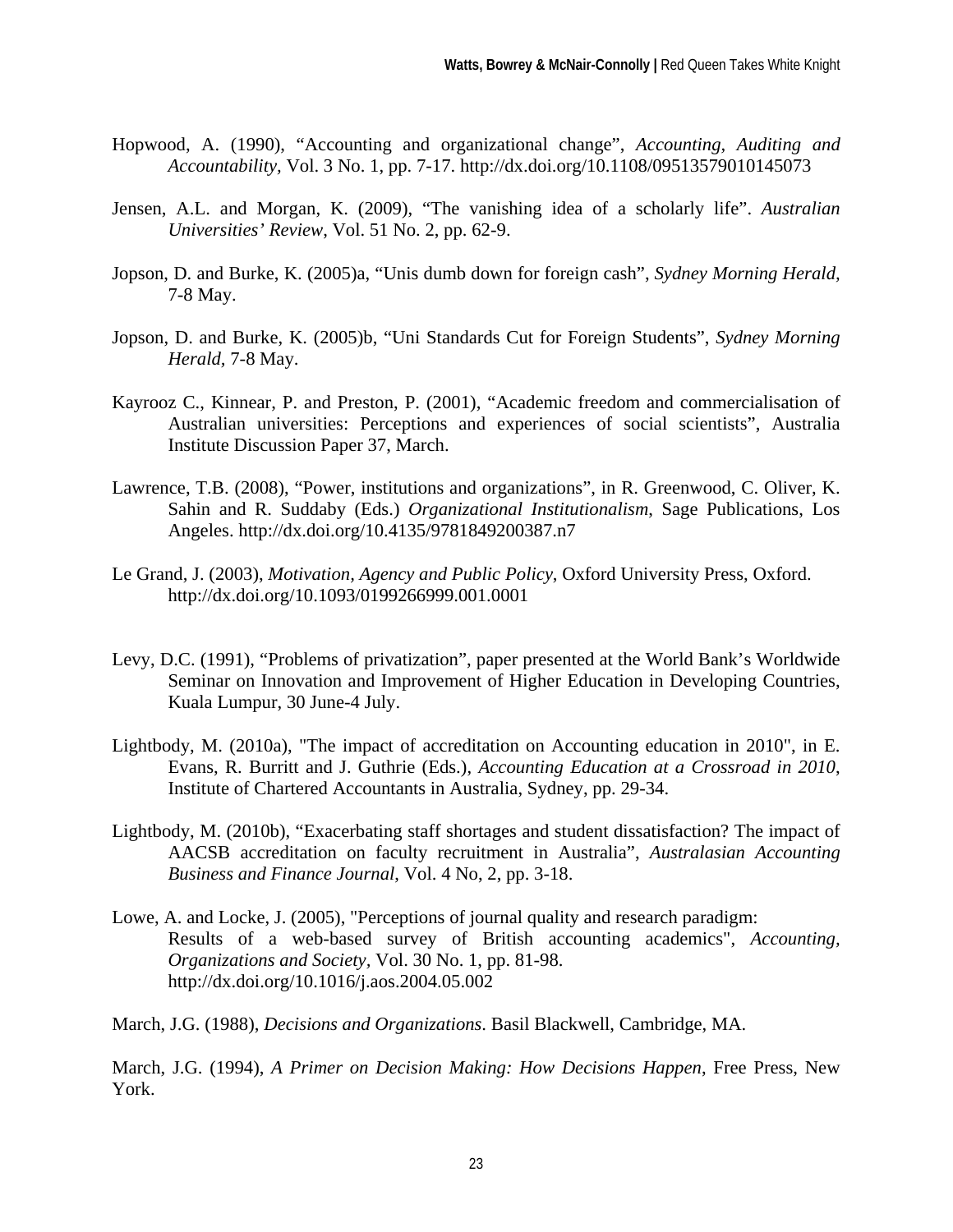March, J.G. and Simon, H.A., (1958), *Organizations*, John Wiley, New York.

- Marginson, S. (1997a), "Competition and contestability in Australian higher education, 1987- 1997", *Australian Universities' Review,* Vol. 40 No. 1, pp. 5-14.
- Marginson, S. (1997b), "Imagining ivy: Pitfalls in the privatisation of higher education in Australia", *Comparative Education Review,* Vol. 41 No. 4, November, pp. 460-80. http://dx.doi.org/10.1086/447465
- Marginson, S. (2000), "Rethinking academic work in the global era", *Journal of Higher Education Policy and Management*, Vol. 22 No. 1, pp. 23-35. http://dx.doi.org/10.1080/713678133
- Marginson, S. (2011), "It's a long way down: The underlying tensions in the education export industry", *Australian Universities' Review*, Vol. 53 No. 2, pp. 21-33.
- Marginson, S. and Considine, M. (2000), *The Enterprise University: Power, Governance and Reinvention in Australia*, Cambridge University Press, Melbourne.
- Matchett, S. (2008), "Teaching load carried by servants", *The Australian,* 25 June: 21.
- McNair, C.J. and Richards, B. (2008), "Unintended consequences: Death of the teacher-scholar", *Cost Management,* Vol. 21 No**.** 1, pp. 21-8.
- McNair-Connelly, C.J. and Watts, T, (2006), "Carbon copy: benchmarking and patterns of evolutionary change in organizations", paper presented at the *Eastern Academy of Management*, July.
- Meek, V.L. (1995), "Regulatory frameworks, Market competition and the governance and management of higher education", *Australian Universities' Review,* Vol. 38 No. 1, pp. 3- 10.
- Meyer, J.W. and Rowan, B. (1977), "Institutionalised organizations: Formal structures as myth and ceremony", *American Journal of Sociology,* Vol. 83 No. 2, pp. 340-63. http://dx.doi.org/10.1086/226550
- Miller, D. and Chen, M.J. (1994), "Sources and consequence of competitive inertia: A study of the U. airline industry", *Administrative Science Quarterly,* Vol. 39, pp. 1-23. http://dx.doi.org/10.2307/2393492
- Moriarty J.P. and Smallman, C. (2009), "En route to a theory of benchmarking", *Benchmarking: An International Journal*, Vol. 16 No. 4, pp. 484-503. http://dx.doi.org/10.1108/14635770910972423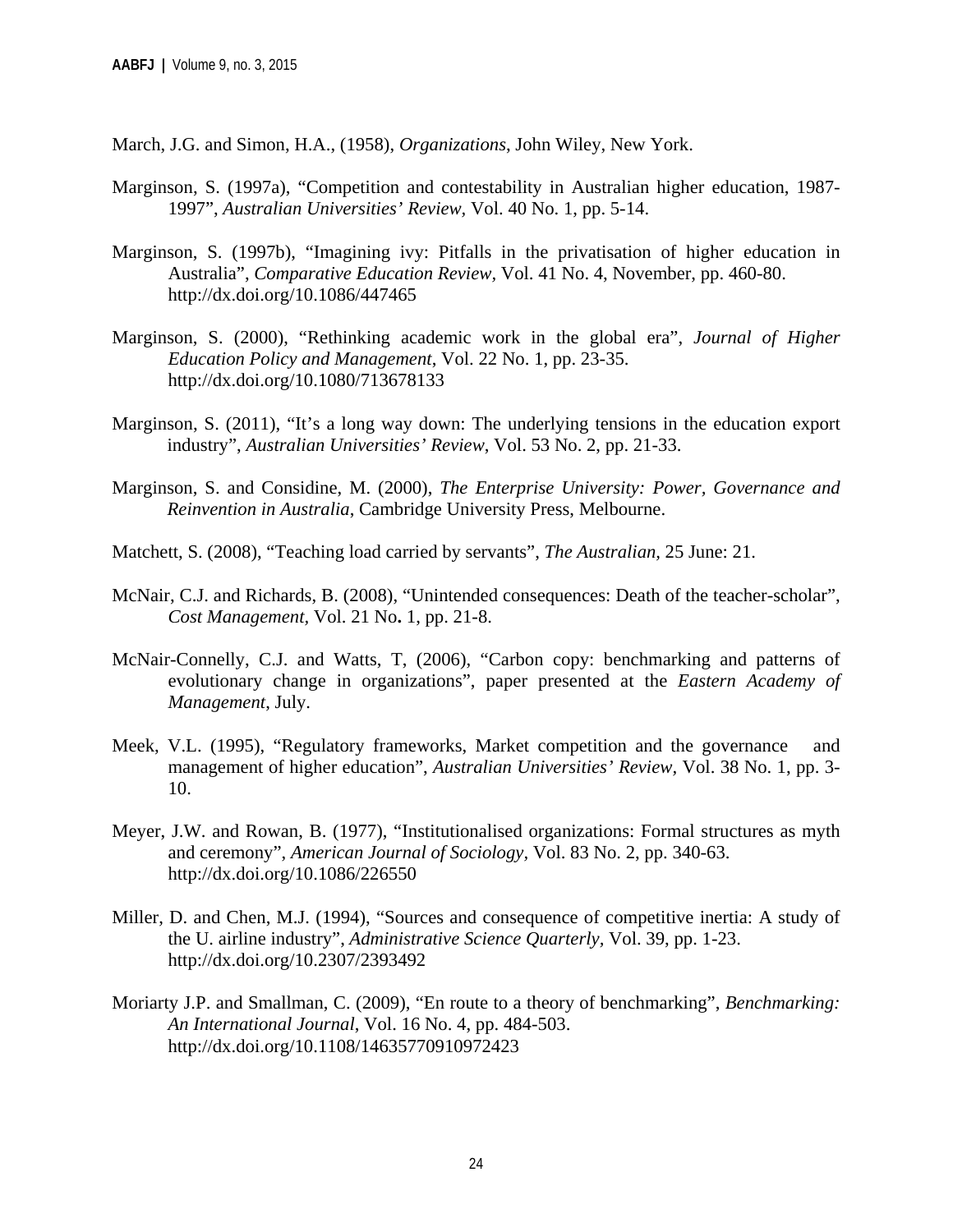- Nelson, R.R. and Winter, S.G. (1982), "The Schumpeterian tradeoff revisited", *The American Economic Review*, Vol. 72 No. 1, pp. 114-33.
- Neumann, R. and Guthrie, J. (2002), "The corporatization of research in Australian higher education", *Critical Perspectives on Accounting*, Vol. 13 No. 5/6, pp. 721-41. http://dx.doi.org/10.1006/cpac.2002.0557
- Oliver, C. (1991), "Strategic competitive advantage: Combining institutional and resource-based views", *Academy of Management Review*. Vol. 16 No. 1, pp. 145-79.
- Parker, L.D. (2002), "It's been a pleasure doing business with you: A strategic analysis and critique of university change management", *Critical Perspectives on Accounting*, Vol. 13 No. 5/6. pp. 603-19. http://dx.doi.org/10.1006/cpac.2002.0561
- Parker, L.D. (2010), "Introducing the commercialised university environment: preliminary reflections on the trajectory of change", in E. Evans, R. Burritt and J. Guthrie (Eds.), *Accounting Education at a Crossroad in 2010*, Institute of Chartered Accountants in Australia, Sydney, pp. 16-21.
- Parker, L.D. and Guthrie, J. (2005), "Welcome to "The rough and tumble": Managing accounting research in a corporatised university world" (Editorial), *Accounting, Auditing & Accountability Journal*, Vol. 18 No. 1, pp. 5-13. *http://dx.doi.org/10.1108/09513570510584638*
- Parker, L.D. and Guthrie, J. (2010/9), "Business schools in an age of globalization" (Editorial), *Accounting, Auditing and Accountability*, Vol. 23 No. 1, pp. 5-13.
- Peng, M.W. Yang, D.Y.L. and Jiang, Y. (2008), "An institutional-based view of international business strategy: A focus on emerging economies", *Journal of International Business Studies,* Vol. 39 No. 5, pp. 920-37. http://dx.doi.org/10.1057/palgrave.jibs.8400377
- Personal communication. (2010) Senior academic from an Australian university that has achieved high international rankings and international accreditation, 11 April.
- Phillips, D.J. and Zuckerman, E.W. (2001), "Middle-status conformity: Theoretical restatement and empirical demonstration in two markets", *American Journal of Sociology*, Vol. 107, pp. 379-429. http://dx.doi.org/10.1086/324072
- Podolny, J. (1993), "A status-based model of market competition", *American Journal of Sociology*, Vol. 98, pp. 829-72. http://dx.doi.org/10.1086/230091
- Productive Commission. (1996), *Stocktake of Progress in Microeconomic Reform,* Australian Government Publishing Service, Canberra.
- Ribeiro, J.O. and Scapens, R.W. (2006), "Institutional theories in management accounting change", *Qualitative Research in Accounting & Management,* Vol. 3 No. 2, pp. 94-111.